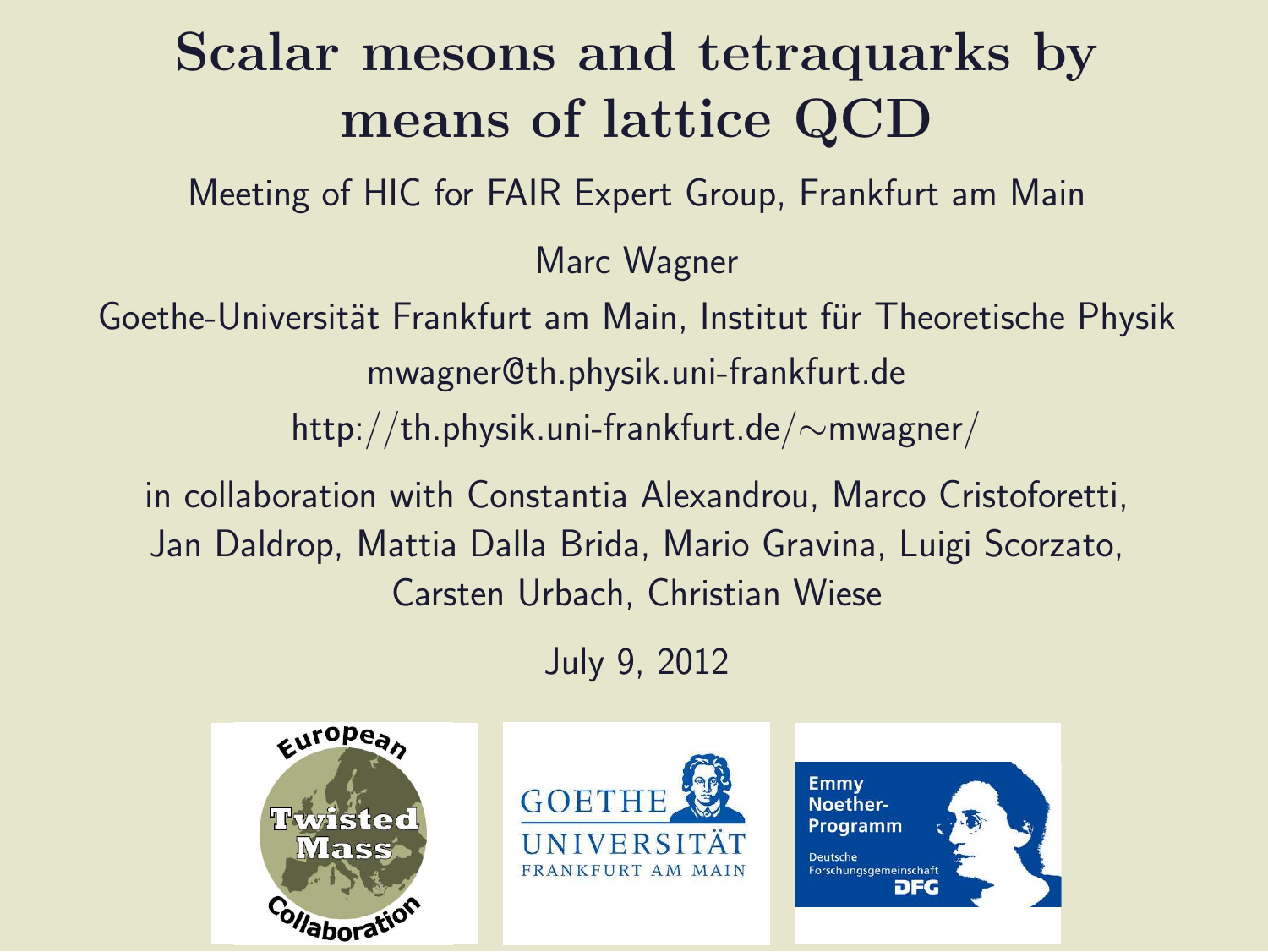#### Introduction, motivation (1)

- $\bullet\,$  The nonet of light scalar mesons  $(J^P=0^+)$ 
	- $-\sigma \equiv f_0(500), I = 0, 400...550$  MeV,
	- $\kappa \equiv K_0^*(800)$ ,  $I = 1/2$ ,  $682 \pm 29$  MeV,
	- $a_0(980)$ ,  $f_0(980)$ ,  $I = 1$ ,  $980 \pm 20$  MeV,  $990 \pm 20$  MeV

is poorly understood:

- All nine states are unexpectedly light (should rather be close to the corresponding  $J^P=1^+,2^+$  states around  $1200\ldots1500$  MeV).
- The ordering of states is inverted compared to expectation:
	- $*$  E.g. in a  $q\bar{q}$  picture the  $I = 1$  states  $a_0(980)$ ,  $f_0(980)$  must necessarily be formed by two  $u/d$  quarks, while the  $I = 1/2 \kappa$  states are made from an s and a  $u/d$  quark; since  $m_s > m_{u/d}$  one would expect  $m(\kappa) > m(a_0(980)), m(f_0(980)).$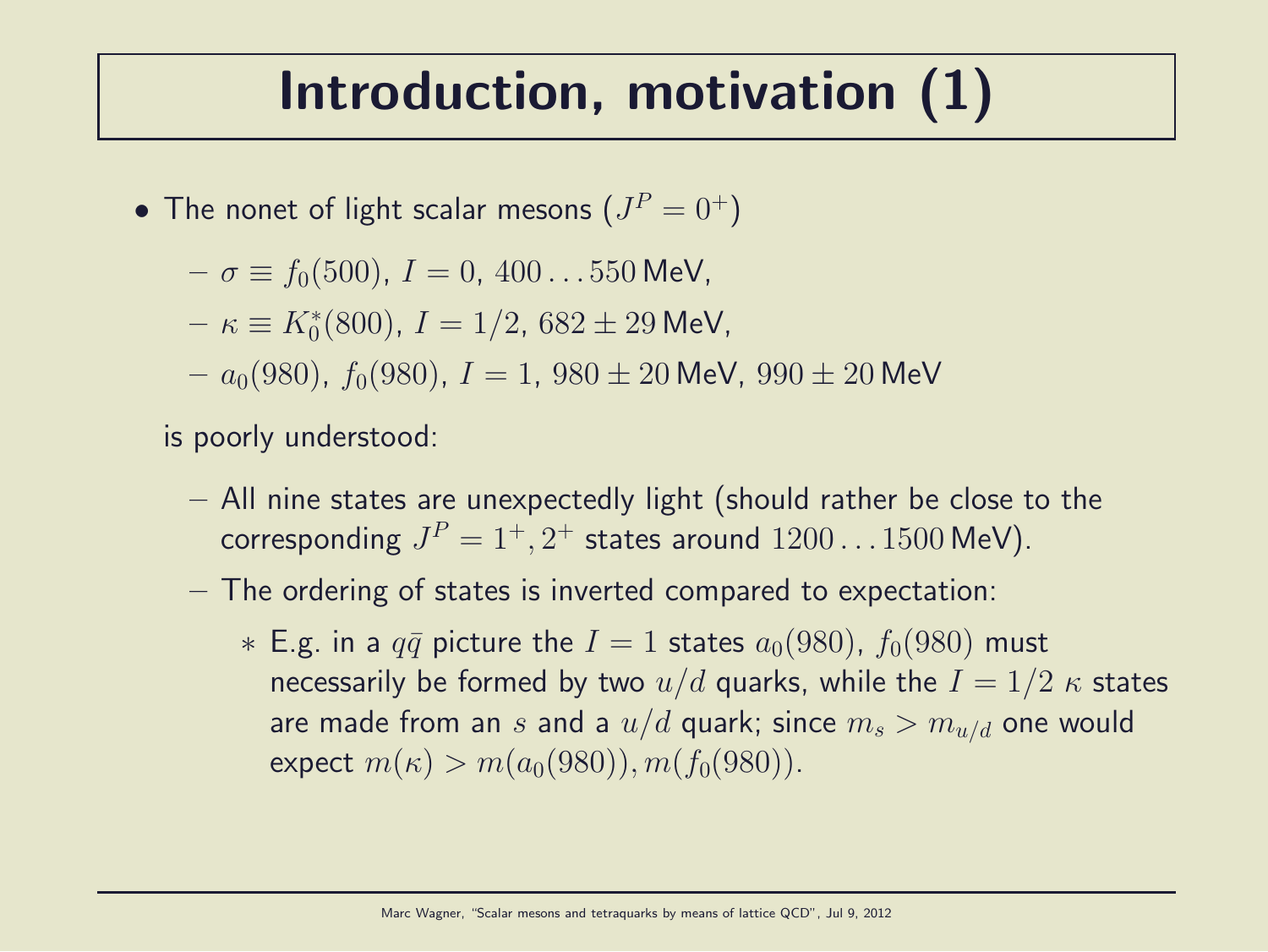### Introduction, motivation (2)

- ∗ In a tetraquark picture the quark content could be the following:  $\kappa \equiv {\bar s} l \bar l l$ , while  $a_0(980), f_0(980) \equiv {\bar s} l \bar l s$ ; this would naturally explain the observed ordering.
- Certain decays also support a tetraquark interpretation: e.g.  $a_0(980)$ readily decays to  $K + \bar{K}$ , which indicates that besides the two light quarks required by  $I = 1$  also an  $s\bar{s}$  pair is present.
- $\rightarrow$  Study these states by means of lattice QCD to confirm or to rule out their interpretation in terms of tetraquarks.
- Examples of heavy mesons, which are tetraquark candidates:
	- $-D_{s0}^{*}(2317)^{\pm}$   $(I(J^{P})=0(0^{+}))$ ,  $D_{s1}(2460)^{\pm}$   $(I(J^{P})=0(1^{+}))$ ,

- charmonium states  $X(3872)$ ,  $Z(4430)^{\pm}$ ,  $Z(4050)^{\pm}$ ,  $Z(4250)^{\pm}$ , ...

• FAIR, PANDA: charmonium spectroscopy,  $D$  meson spectroscopy (in particular  $D_s$ ), search for gluonic excitations (light scalar mesons). [http://www-panda.gsi.de/framework/content/physics/phys spec.php]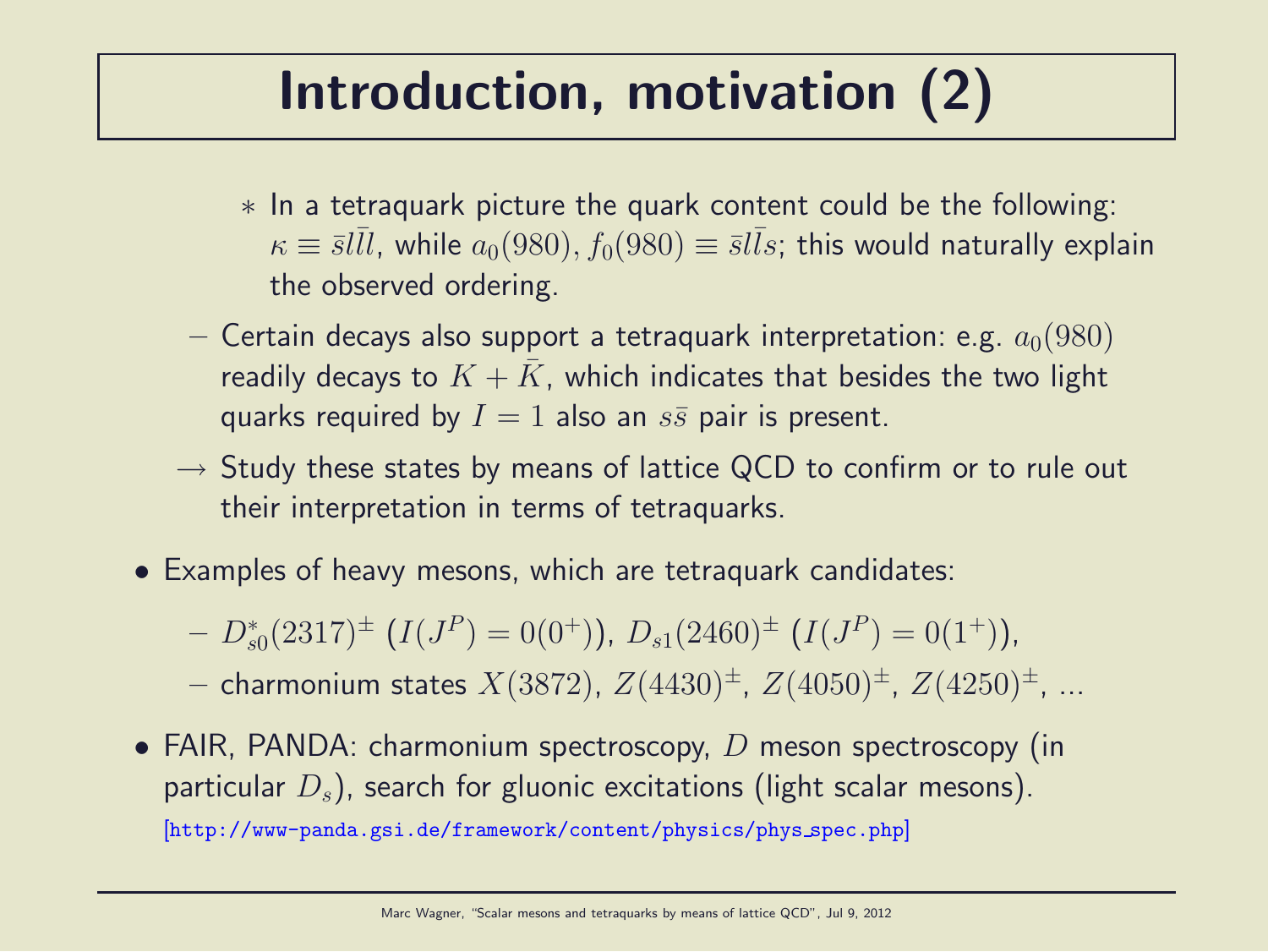## QCD (quantum chromodynamics)

- Quantum field theory of quarks (six flavors  $u, d, s, c, t, b$ , which differ in mass) and gluons.
- Part of the standard model explaining the formation of hadrons (usually mesons  $= q\bar{q}$  and baryons  $= qqq/\bar{q}\bar{q}\bar{q}$ ) and their masses; essential for decays involving hadrons.
- Definition of QCD by means of an action simple:

$$
S = \int d^4x \left( \sum_{f \in \{u,d,s,c,t,b\}} \bar{\psi}^{(f)} \Big( \gamma_\mu \Big( \partial_\mu - iA_\mu \Big) + m^{(f)} \Big) \psi^{(f)} + \frac{1}{2g^2} \text{Tr} \Big( F_{\mu\nu} F_{\mu\nu} \Big) \right)
$$
  

$$
F_{\mu\nu} = \partial_\mu A_\nu - \partial_\nu A_\mu - i[A_\mu, A_\nu].
$$
  
*B<sup>+</sup> meson proton*

• However, no analytical solutions for low energy QCD observables, e.g. hadron masses, known, because of the absence of any small parameter (i.e. perturbation theory not applicable).

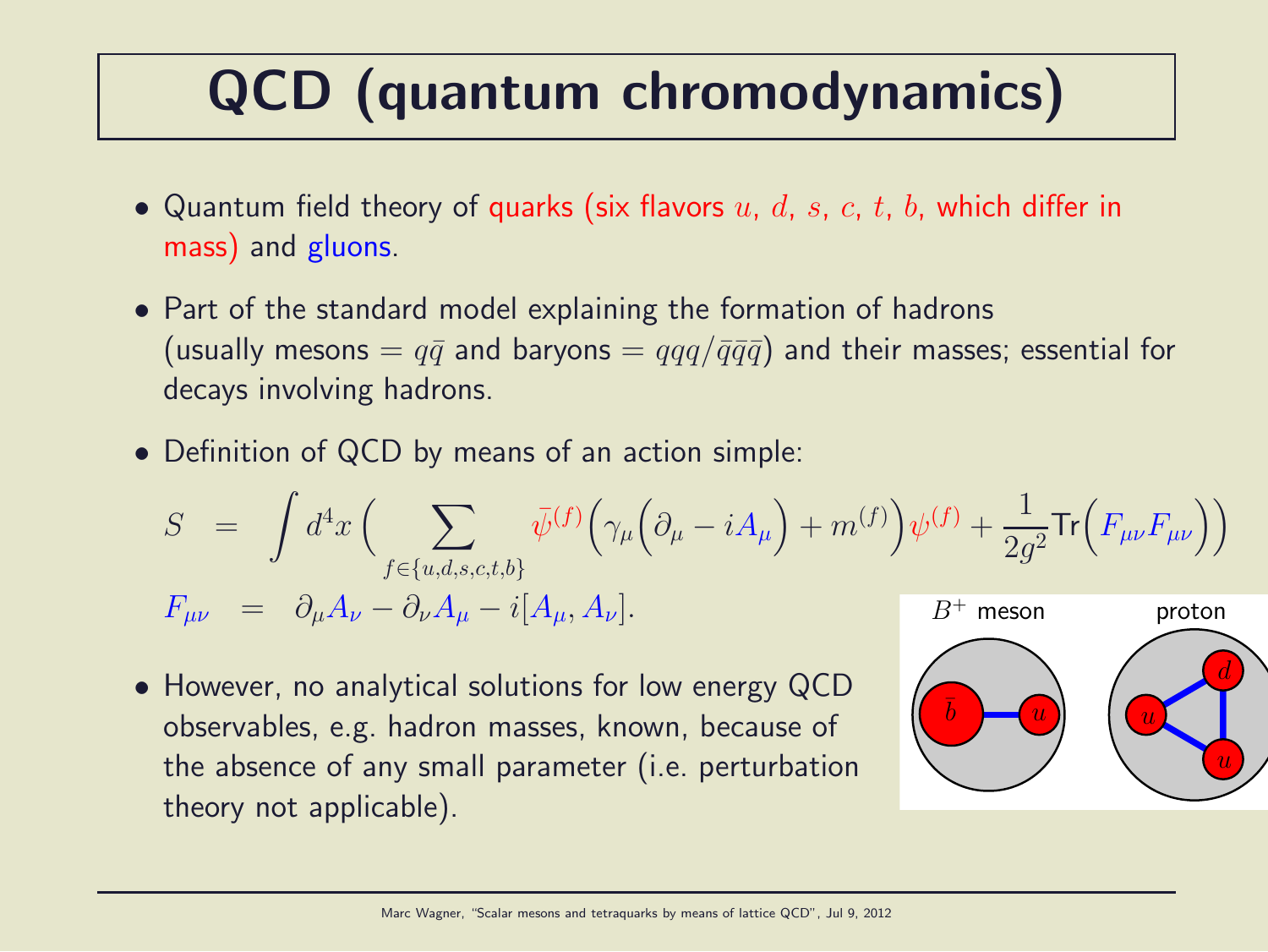## Hadron spectroscopy (1)

- Let  $\mathcal O$  be a suitable "hadron creation operator", i.e. an operator such that  $\mathcal{O}|\Omega\rangle$  is a state containing the hadron of interest ( $|\Omega\rangle$ : QCD vacuum).
- More precisely: ... an operator such that  $\mathcal{O}|\Omega\rangle$  has the same quantum numbers  $(J^{\mathcal{PC}},$  flavor) as the hadron of interest.
- Examples:
	- $-$  Pion creation operator:  $\mathcal{O} = \int d^3x \, \bar{u}(\mathbf{x}) \gamma_5 d(\mathbf{x}).$
	- $-$  Proton creation operator:  $\mathcal{O}=\int d^3x\,\epsilon^{abc}u^a(\mathbf{x})(u^{b,T}(\mathbf{x})C\gamma_5d^c(\mathbf{x})).$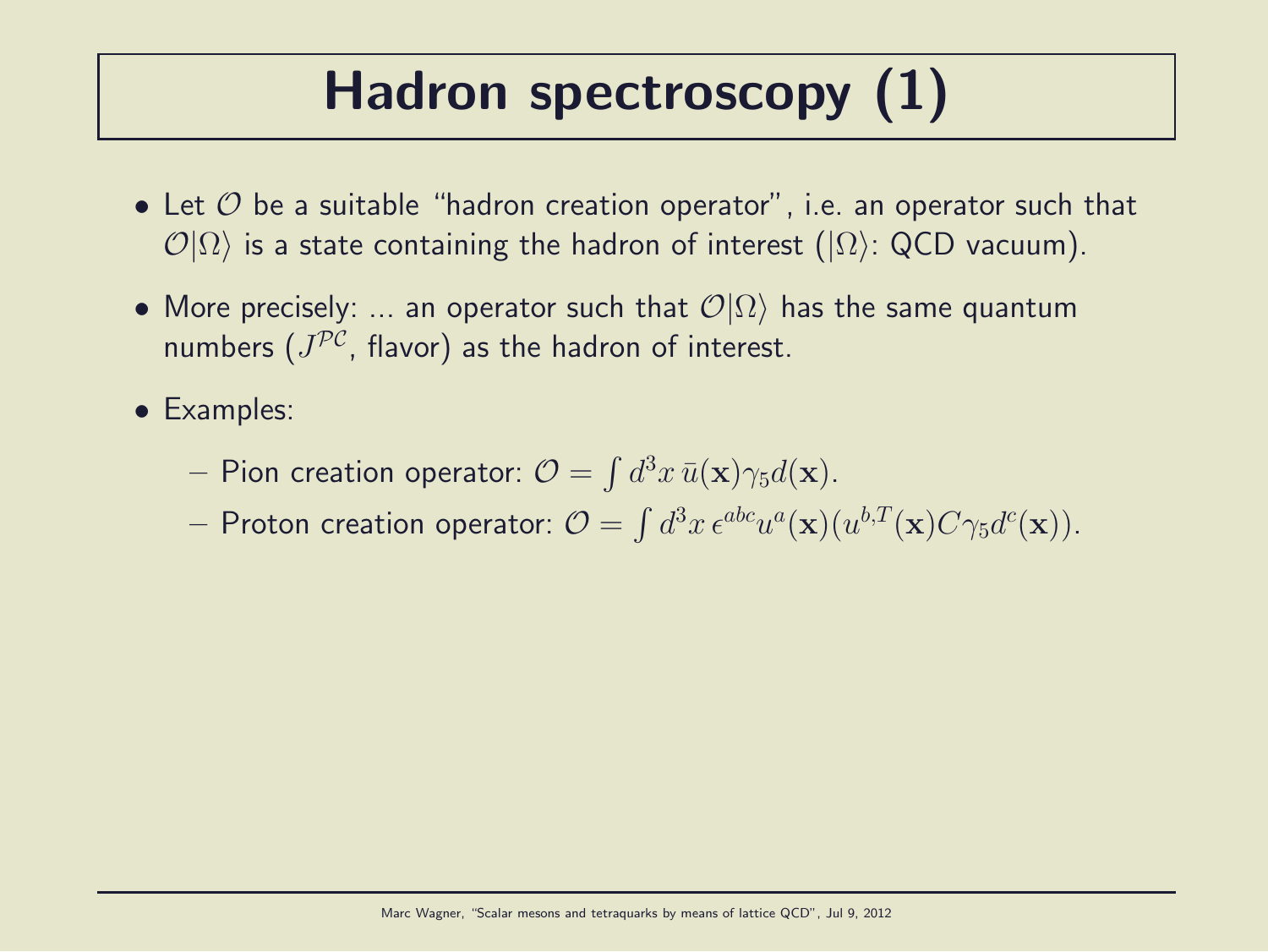## Hadron spectroscopy (2)

• Determine the mass of the ground state of the hadron of interest from the exponential behavior of the corresponding correlation function  $C$  at large Euclidean times  $T<sup>1</sup>$ 

$$
\mathcal{C}(t) = \langle \Omega | \left( \mathcal{O}(t) \right)^{\dagger} \mathcal{O}(0) | \Omega \rangle = \langle \Omega | e^{+Ht} \left( \mathcal{O}(0) \right)^{\dagger} e^{-Ht} \mathcal{O}(0) | \Omega \rangle =
$$
  
\n
$$
= \sum_{n} \left| \langle n | \mathcal{O}(0) | \Omega \rangle \right|^{2} \exp \left( - (E_{n} - E_{\Omega}) t \right) \approx \text{ (for } t \gg 1\text{)}
$$
  
\n
$$
\approx \left| \langle 0 | \mathcal{O}(0) | \Omega \rangle \right|^{2} \exp \left( - \underbrace{(E_{0} - E_{\Omega})}_{m \text{(hadron)}} t \right).
$$

• Usually the exponent is determined by identifying the "plateaux-value" of a so-called effective mass: mol(K+K))

$$
m_{\text{effective}}(t) = \ln\left(\frac{\mathcal{C}(t)}{\mathcal{C}(t+1)}\right) \approx \text{(for } t \gg 1\text{)}
$$
  

$$
\approx E_0 - E_\Omega = m(\text{hadron}).
$$

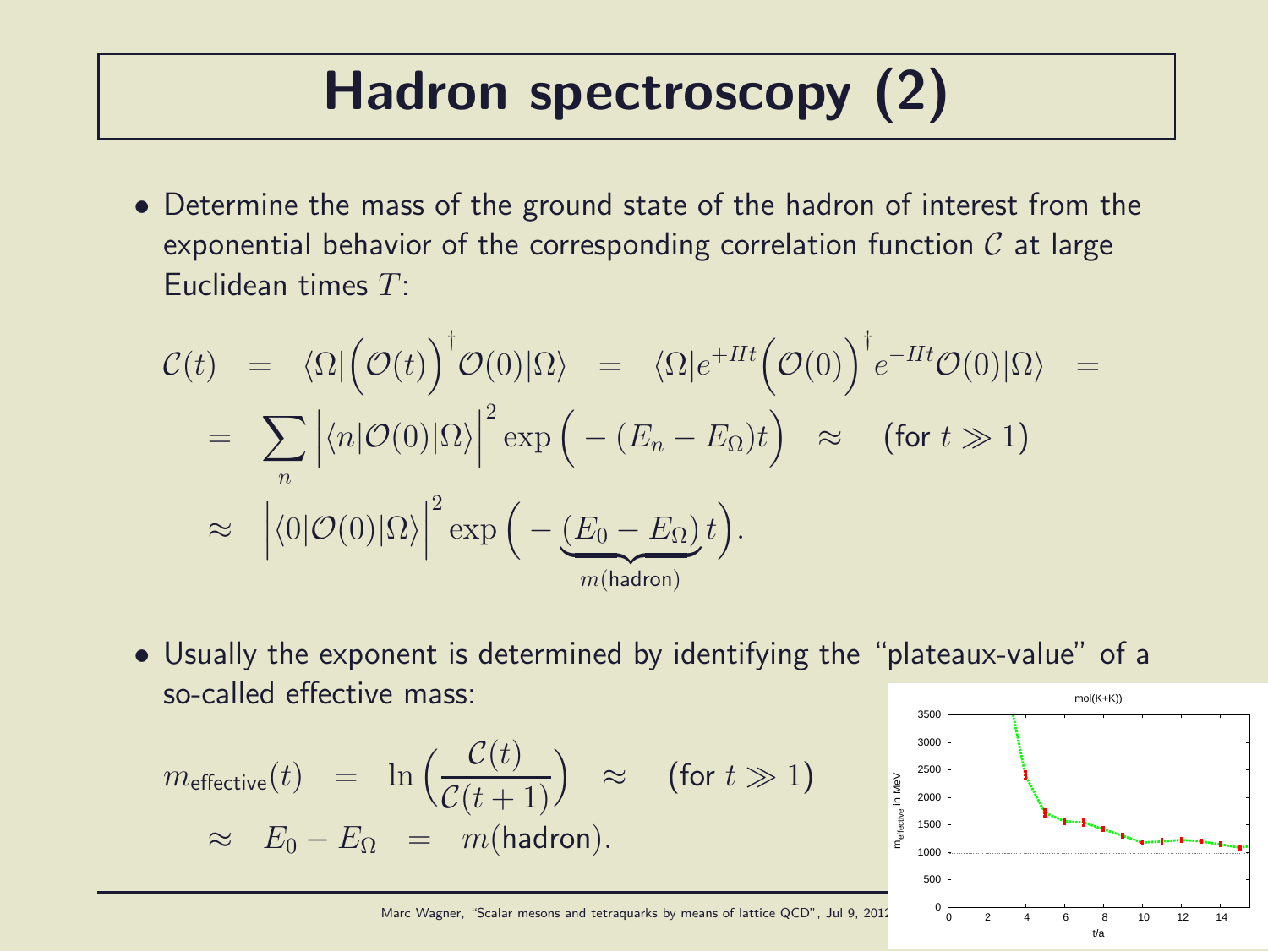#### Tetraquark creation operators

- At the moment we study
	- $a_0(980)$ , mass  $980\pm20$  MeV, quantum numbers  $I(J^{PC})=1(0^{++});$
	- $-\kappa\equiv K^*_0(800)$ , mass  $682\pm29$  MeV, quantum numbers  $I(J^P)=1/2(0^+).$
- $\bullet$  Tetraquark operators for  $a_0(980)$  (quantum numbers  $I(J^{PC})=1(0^{++}))$ :
	- Needs two light quarks due to  $I = 1$ , e.g.  $u\bar{d}$ .
	- $a_0(980)$  decays to  $KK$  ... suggests an  $s\bar{s}$  component.
	- Molecule type (models a bound  $KK$  state):

$$
\mathcal{O}_{a_0(980)}^{K\bar{K} \text{ molecule}} \quad = \quad \int d^3x \, \Big( \bar{s}(\mathbf{x}) \gamma_5 u(\mathbf{x}) \Big) \Big( \bar{d}(\mathbf{x}) \gamma_5 s(\mathbf{x}) \Big).
$$

– Diquark type (models a bound diquark-antidiquark):

$$
\mathcal{O}_{a_0(980)}^{\text{diquark}} \hspace{2mm} = \hspace{2mm} \int d^3x \hspace{0.05mm} \Big( \epsilon^{abc} \bar{s}^b(\mathbf{x}) C \gamma_5 \bar{d}^{c,T}(\mathbf{x}) \Big) \Big( \epsilon^{ade} u^{d,T}(\mathbf{x}) C \gamma_5 s^e(\mathbf{x}) \Big).
$$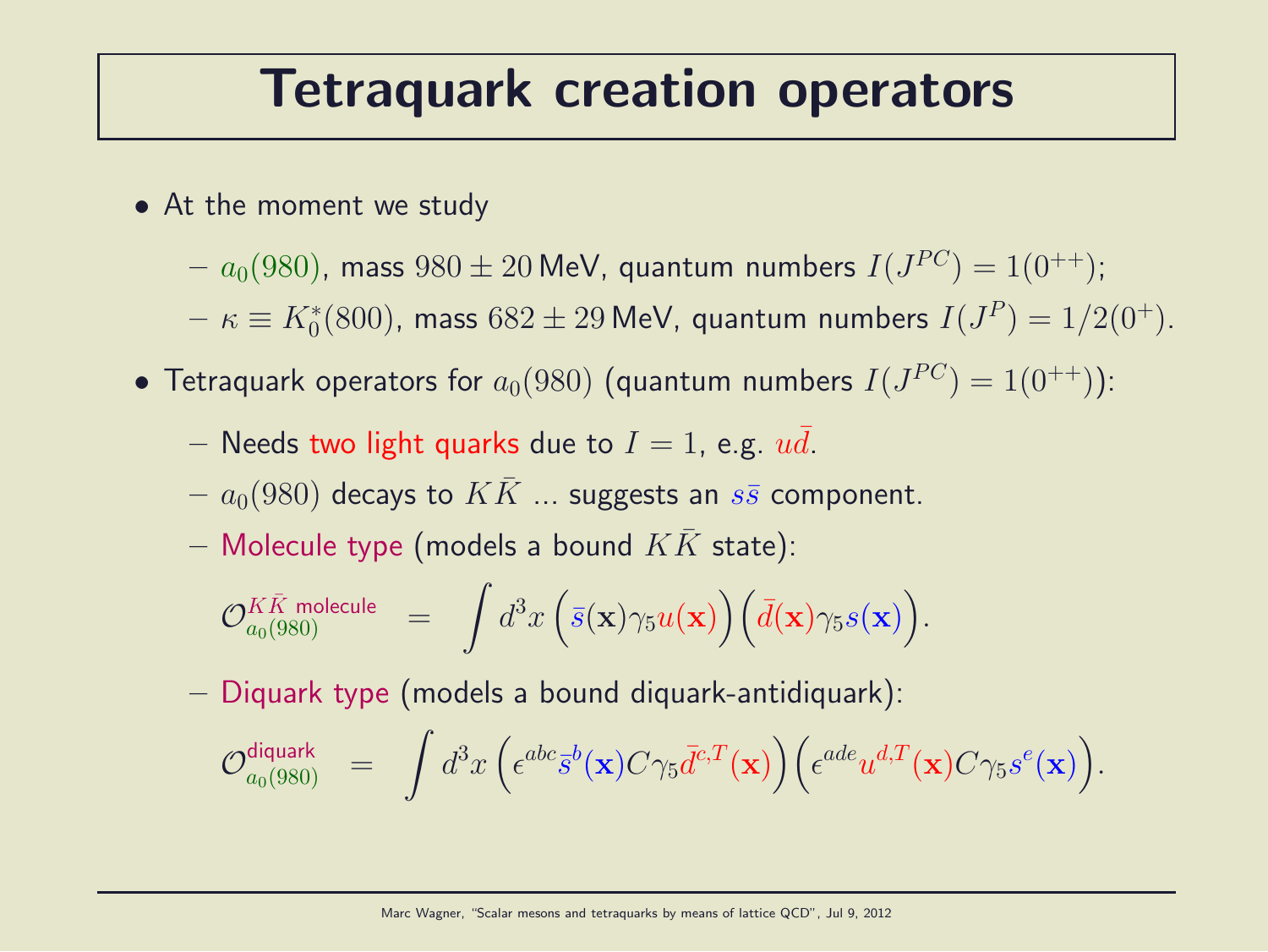## Lattice QCD (1)

- Goal: compute correlation functions  $C(T)$  of the discussed tetraquark creation operators (corresponding hadron masses can directly be read off from their exponential decays).
- Use the path integral formulation of QCD,

$$
\mathcal{C}(t) = \langle \Omega | \left( \mathcal{O}(\mathbf{x}, t) \right)^{\dagger} \mathcal{O}(\mathbf{x}, 0) | \Omega \rangle =
$$
  
= 
$$
\frac{1}{Z} \int \left( \prod_{f} D\psi^{(f)} D\bar{\psi}^{(f)} \right) DA_{\mu} \left( \mathcal{O}(\mathbf{x}, t) \right)^{\dagger} \mathcal{O}(\mathbf{x}, 0) e^{-S[\psi^{(f)}, \bar{\psi}^{(f)}, A_{\mu}]}.
$$

- $|\Omega\rangle$ : ground state/vacuum.
- $(\mathcal{O}(\mathbf{x}, t))^{\dagger} \mathcal{O}(\mathbf{x}, 0)$ : function of the quark and gluon fields (cf. previous slides).
- $\int (\prod_f D \psi^{(f)} \, D \bar \psi^{(f)} ) D A_\mu$ : integral over all possible quark and gluon field configurations  $\psi^{(f)}(\mathbf{x},t)$  and  $A_{\mu}(\mathbf{x},t).$
- $e^{-S[x]}.$  weight factor containing the QCD action.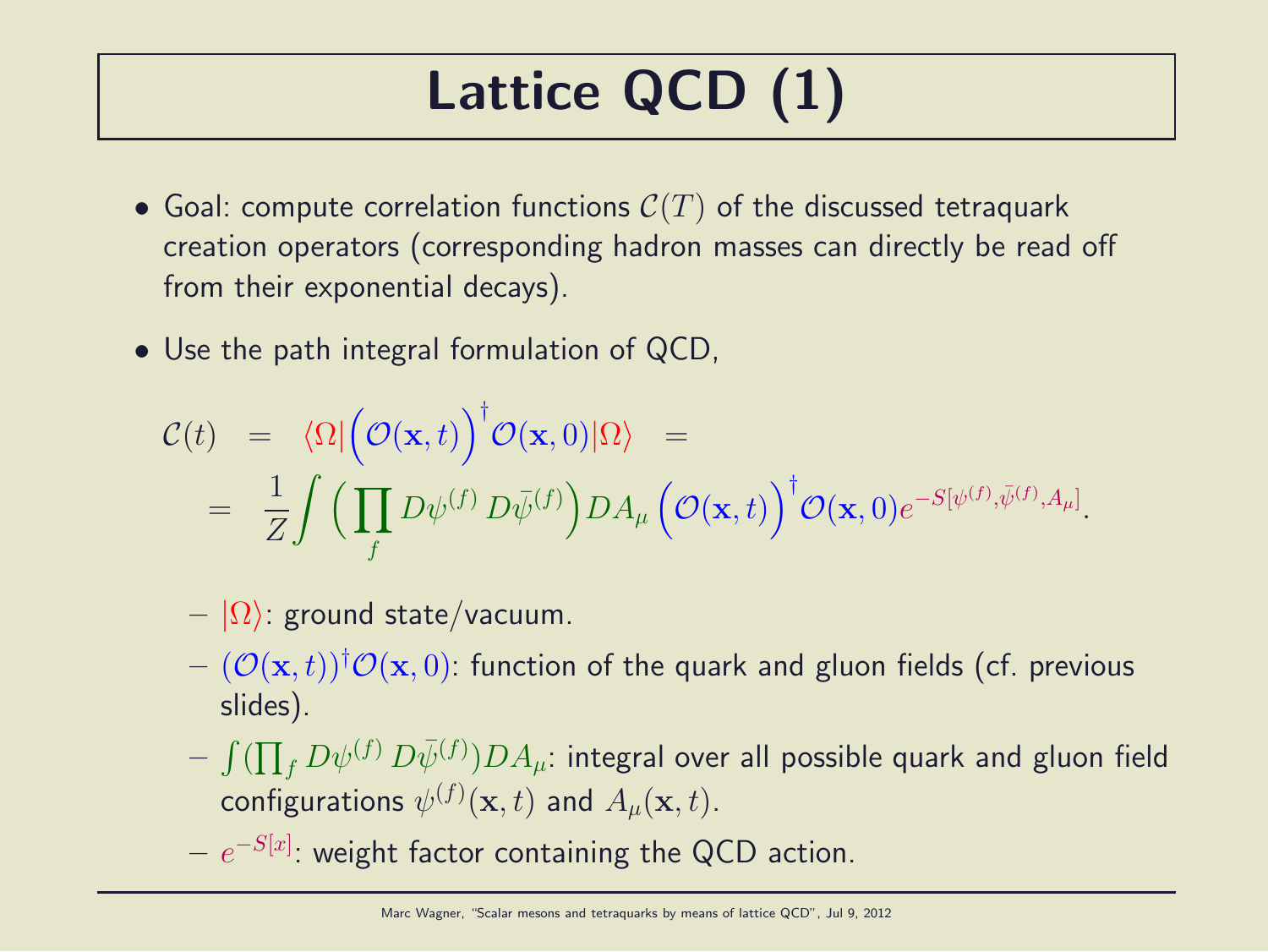## Lattice QCD (2)

- Numerical implementation of the path integral formalism in QCD:
	- Discretize spacetime with sufficiently small lattice spacing  $a \approx 0.05$  fm.  $0.10$  fm
		- $\rightarrow$  "continuum physics".
	- "Make spacetime periodic" with sufficiently large extension  $L \approx 2.0$  fm...4.0 fm (4-dimensional torus)

 $\rightarrow$  "no finite size effects".

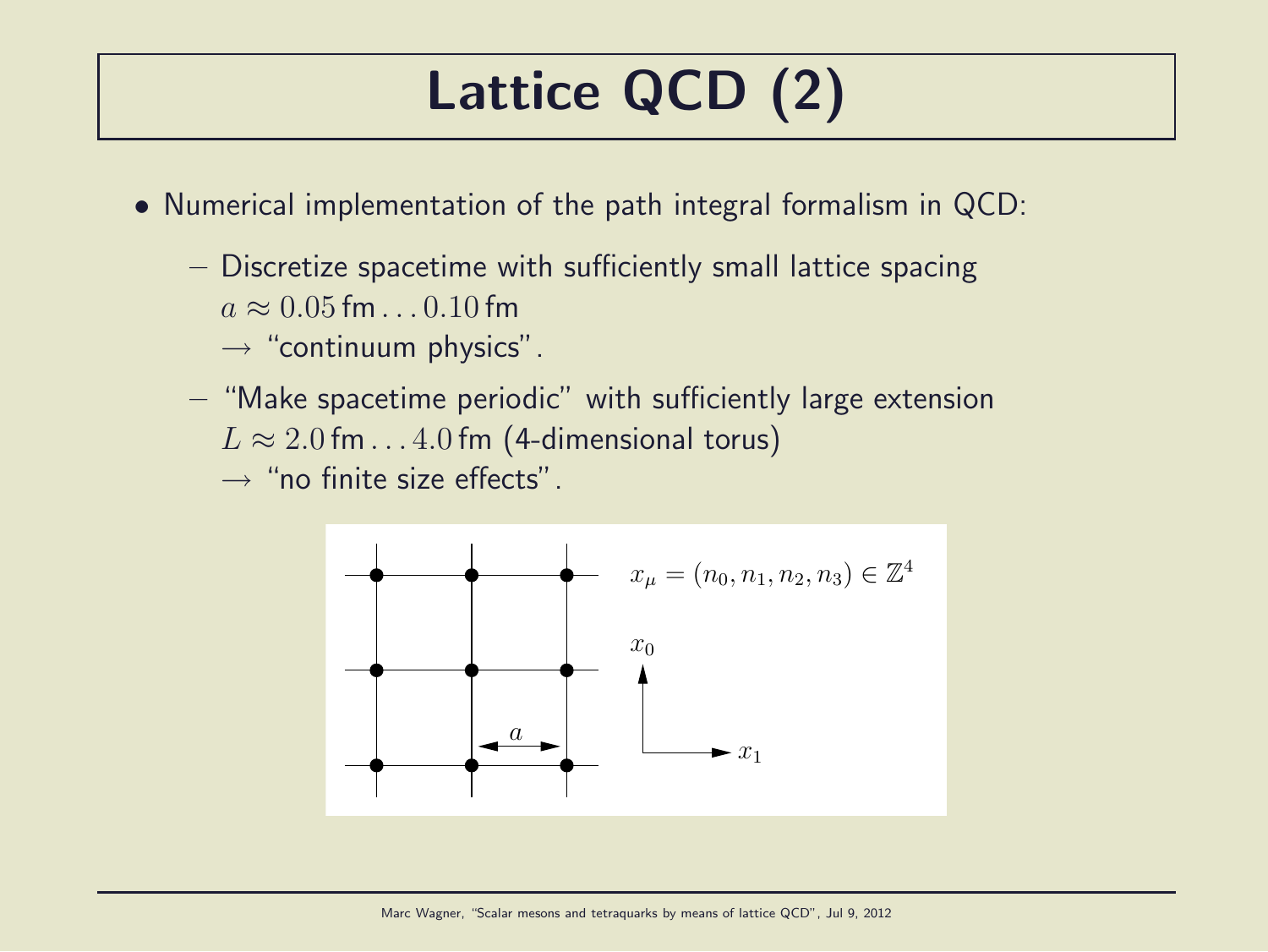## Lattice QCD (3)

- Numerical implementation of the path integral formalism in QCD:
	- After discretization the path integral becomes an ordinary multidimensional integral:

$$
\int D\psi \, D\bar{\psi} \, DA \, \ldots \quad \rightarrow \quad \prod_{x_{\mu}} \Big( \int d\psi(x_{\mu}) \, d\bar{\psi}(x_{\mu}) \, dU(x_{\mu}) \Big) \, \ldots
$$

- Typical present-day dimensionality of a discretized QCD path integral:  $* \; x_{\mu}$ :  $32^4 \approx 10^6$  lattice sites.
	- $*\,\,\psi=\psi_A^{a,(f)}$  $A^{a,(J)}$ :  $24$  quark degrees of freedom for every flavor  $(x2$  particle/antiparticle,  $x3$  color,  $x4$  spin), 2 flavors.
	- $* U = U_{\mu}^{ab}$  $\mathcal{P}_{\mu}^{ab}\colon 32$  gluon degrees of freedom  $(\times 8$  color,  $\times 4$  spin).
	- $*$  In total:  $32^4 \times (2 \times 24 + 32) \approx$   $\bf 83 \times 10^6$  dimensional integral.
	- $\rightarrow$  standard approaches for numerical integration not applicable
	- $\rightarrow$  sophisticated algorithms mandatory (stochastic integration techniques, so-called Monte-Carlo algorithms).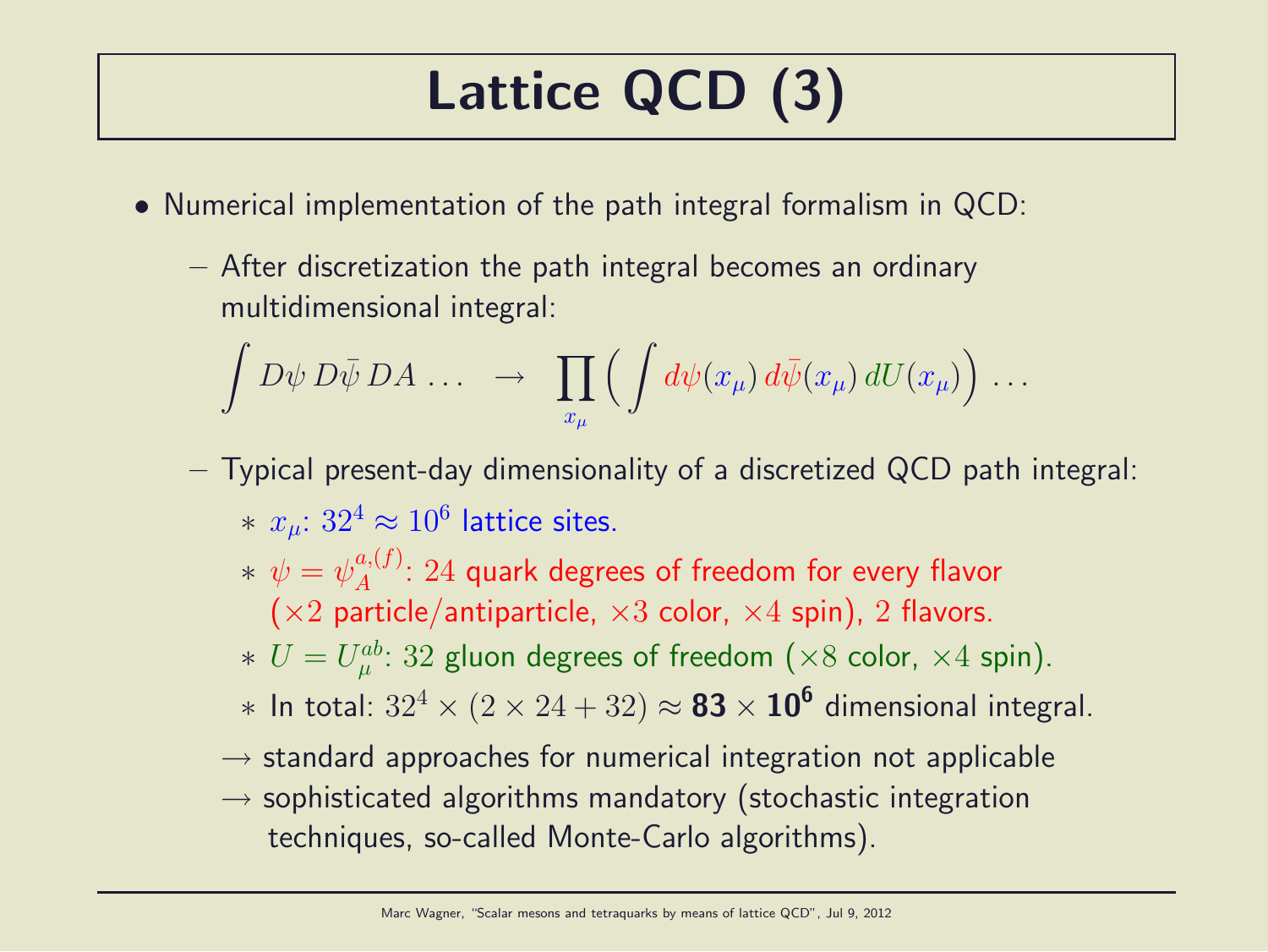### Lattice setup (1)

- 2+1+1 dynamical quark flavors, i.e.  $u, d, s$  and  $c$  sea quarks.
- Lattice spacing  $a = 0.086$  fm (rather fine, computations at even finer lattice spacings planned).
- Various lattice volumes:

– ...

- $-$  Small volume  $L^3\times T=20^3\times 48$  lattice sites, spatial extension  $1.73\,\mathrm{fm}$  $\rightarrow$  rather easy to identify momentum excitations. (Most of the numerical results shown in the following were obtained with this volume.)
- $-$  Large volume  $L^3\times T=32^3\times 64$  lattice sites, spatial extension  $2.75\,\mathrm{fm}$  $\rightarrow$  less finite size effects.
- Different volumes needed to study resonances in a rigorous way. (Not done yet ... will be one of our next steps.)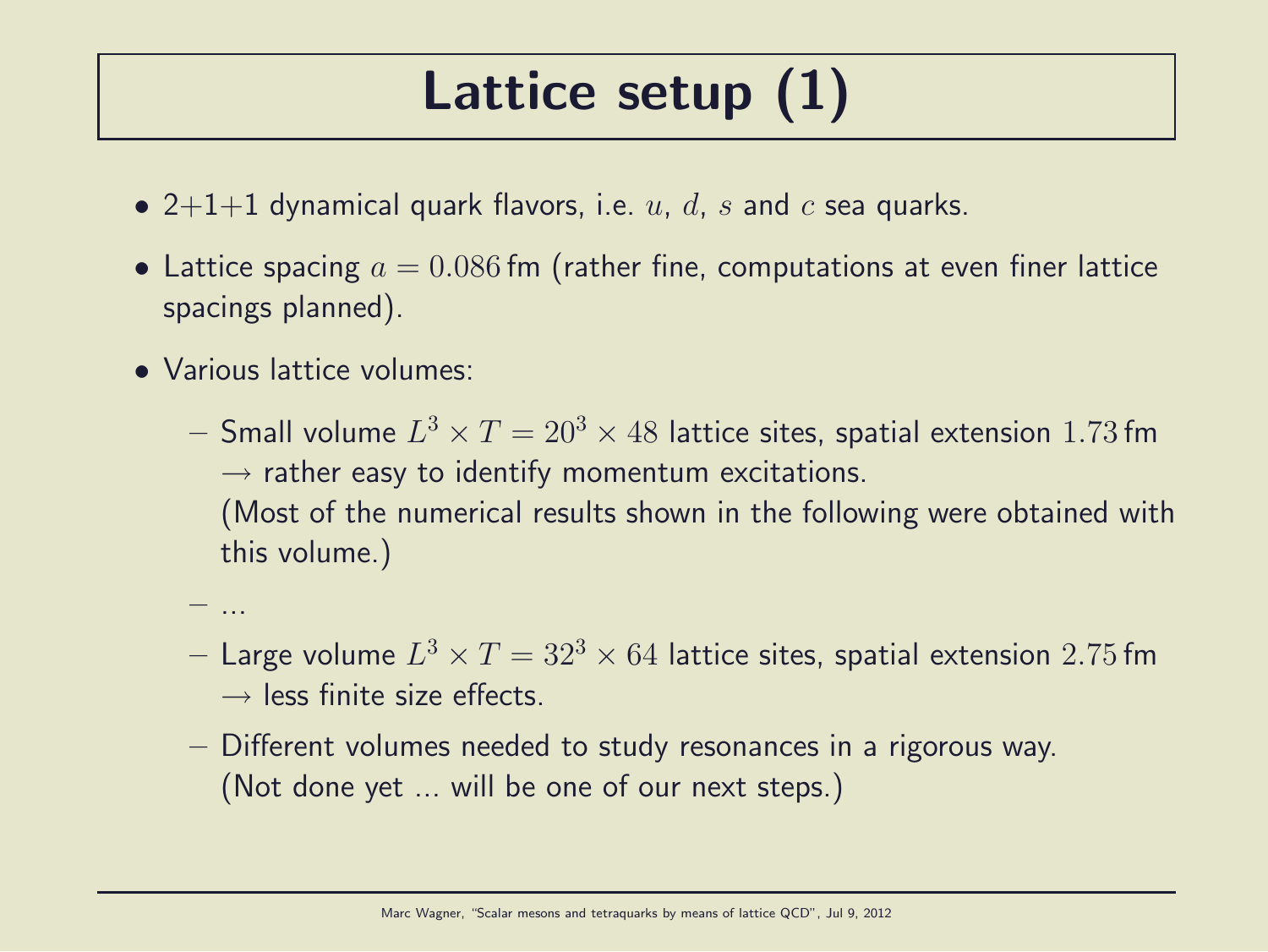### Lattice setup (2)

• Various light  $u/d$  quark masses, corresponding pion masses  $m_{PS} \approx 280...460$  MeV (physical light  $u/d$  quark masses  $[m_{PS} = m_{\pi} \approx 140 \text{ MeV}]$  are technically extremely challenging; because of that in lattice QCD one usually studies several heavier quark masses and extrapolates to the "physical point").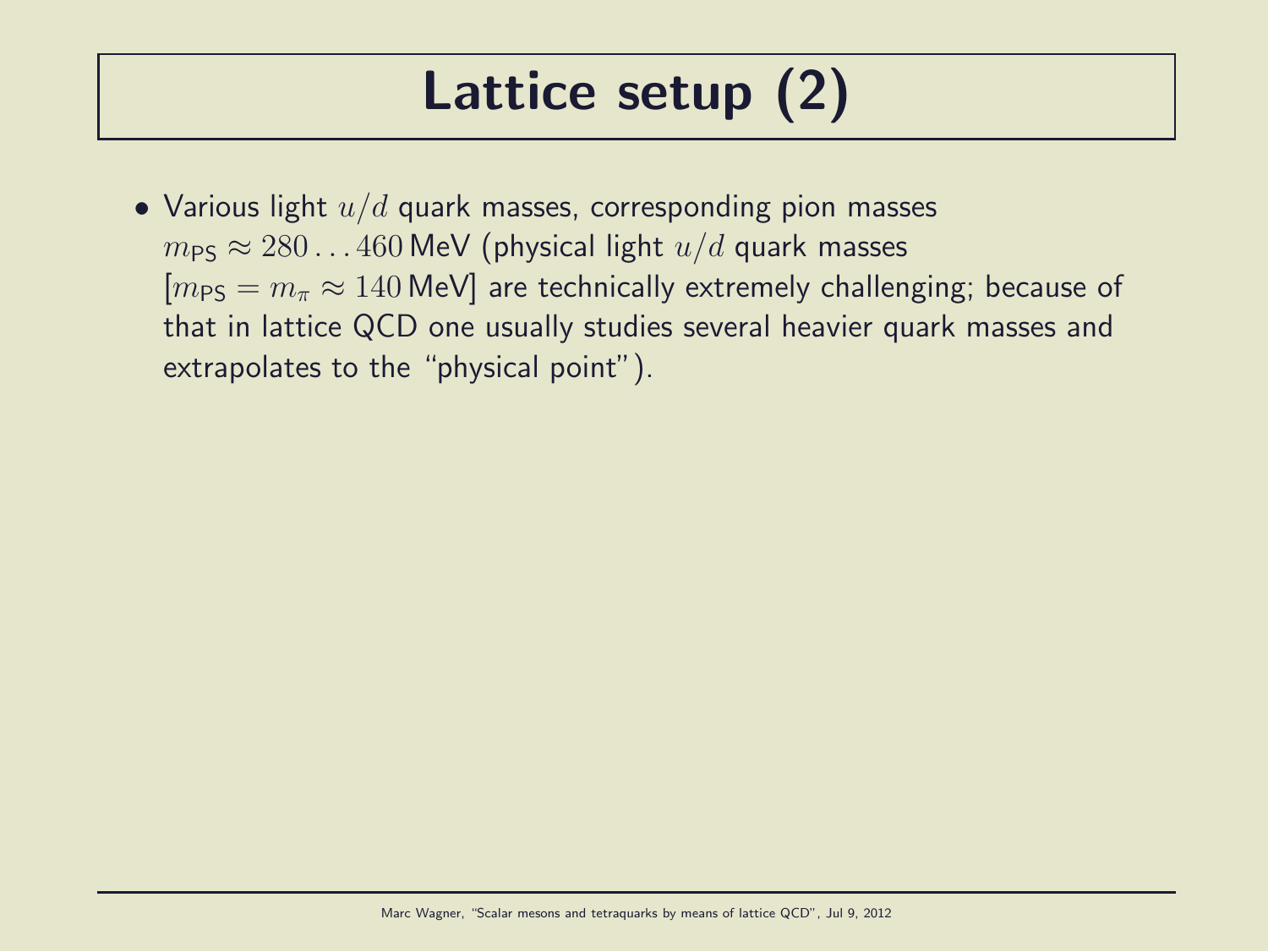# Numerical results  $a_0(980)$  (1)

• Effective mass, molecule type operator:

$$
\mathcal{O}_{a_0(980)}^{K\bar{K} \text{ molecule}} \quad = \quad \sum_{\mathbf{x}} \Big( \bar{s}(\mathbf{x}) \gamma_5 u(\mathbf{x}) \Big) \Big( \bar{d}(\mathbf{x}) \gamma_5 s(\mathbf{x}) \Big).
$$

- The effective mass plateaux indicates a state, which is roughly consistent with the experimentally measured  $a_0(980)$  mass  $980 \pm 20$  MeV.
- Conclusion:  $a_0(980)$  is a tetraquark state of  $KK$  molecule type ...?

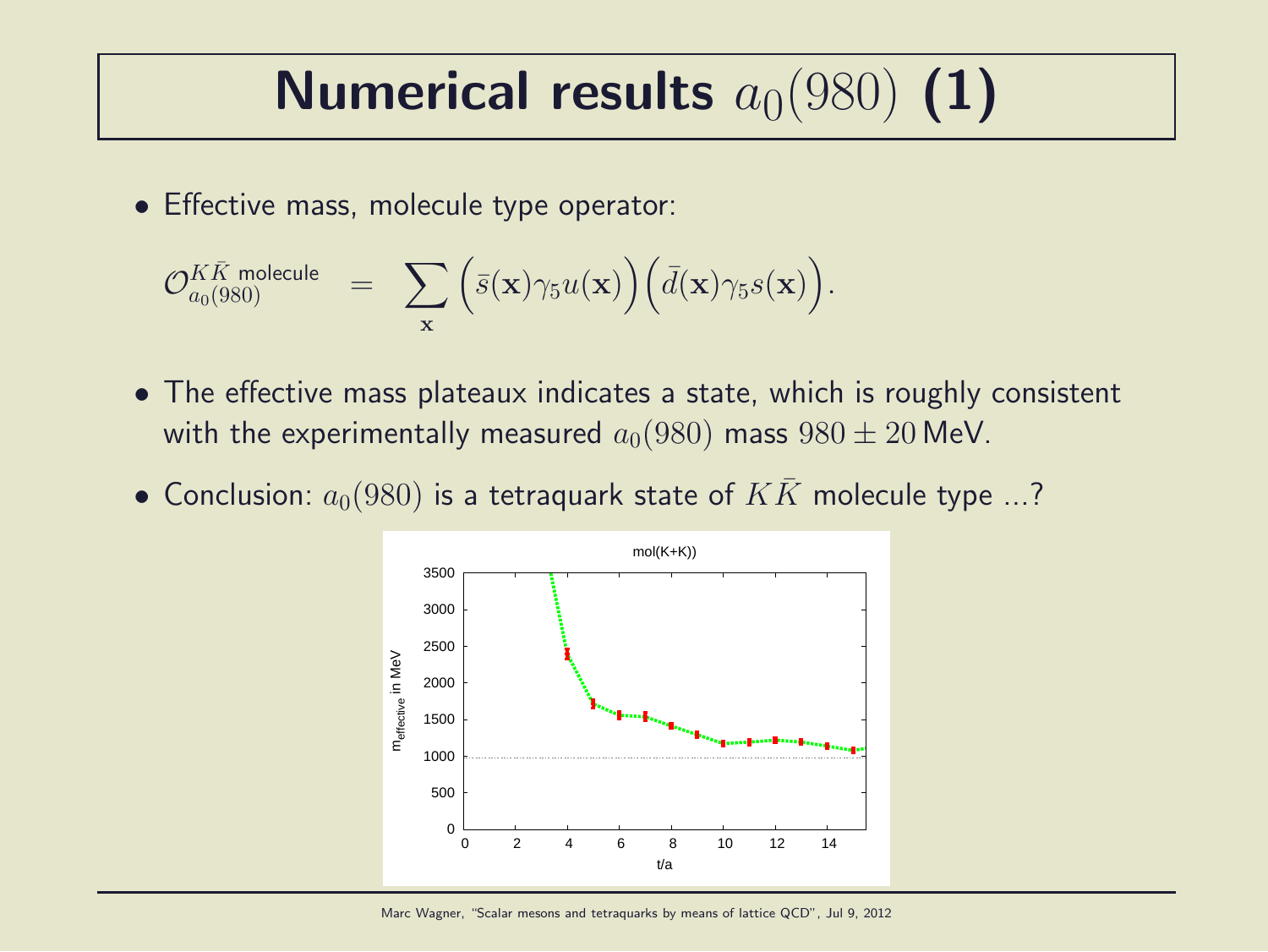# Numerical results  $a_0(980)$  (2)

• Effective mass, diquark type operator:

$$
\mathcal{O}_{a_0(980)}^{\text{diquark}} = \sum_{\mathbf{x}} \Big( \epsilon^{abc} \bar{s}^b(\mathbf{x}) C \gamma_5 \bar{d}^{c,T}(\mathbf{x}) \Big) \Big( \epsilon^{ade} u^{d,T}(\mathbf{x}) C \gamma_5 s^e(\mathbf{x}) \Big).
$$

- The effective mass plateaux indicates a state, which is roughly consistent with the experimentally measured  $a_0(980)$  mass  $980 \pm 20$  MeV.
- Conclusion:  $a_0(980)$  is a tetraguark state of diquark type ...? Or a mixture of  $K\bar{K}$  molecule and tetraquark?

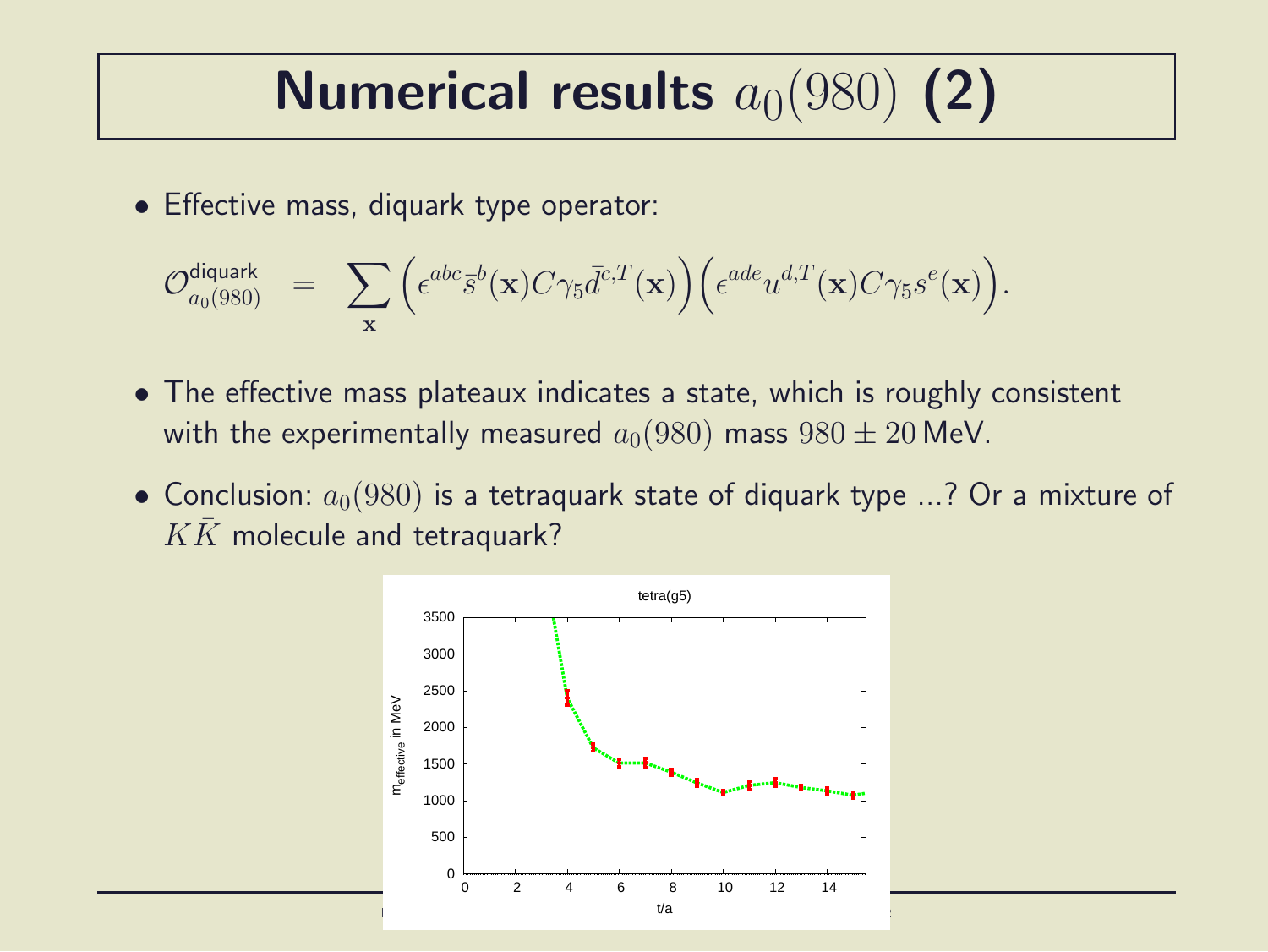# Numerical results  $a_0(980)$  (3)

• Study both operators at the same time, extract the two lowest energy eigenstates by diagonalizing a  $2 \times 2$  correlation matrix ("generalized eigenvalue problem"):

$$
\mathcal{O}_{a_0(980)}^{K\bar{K} \text{ molecule}} = \sum_{\mathbf{x}} (\bar{s}(\mathbf{x}) \gamma_5 u(\mathbf{x})) (\bar{d}(\mathbf{x}) \gamma_5 s(\mathbf{x}))
$$
  

$$
\mathcal{O}_{a_0(980)}^{\text{diquark}} = \sum_{\mathbf{x}} (\epsilon^{abc} \bar{s}^b(\mathbf{x}) C \gamma_5 \bar{d}^{c,T}(\mathbf{x})) (\epsilon^{ade} u^{d,T}(\mathbf{x}) C \gamma_5 s^e(\mathbf{x})).
$$

• Now two orthogonal states roughly consistent with the experimentally measured  $a_0(980)$  mass  $980 \pm 20$  MeV ...?

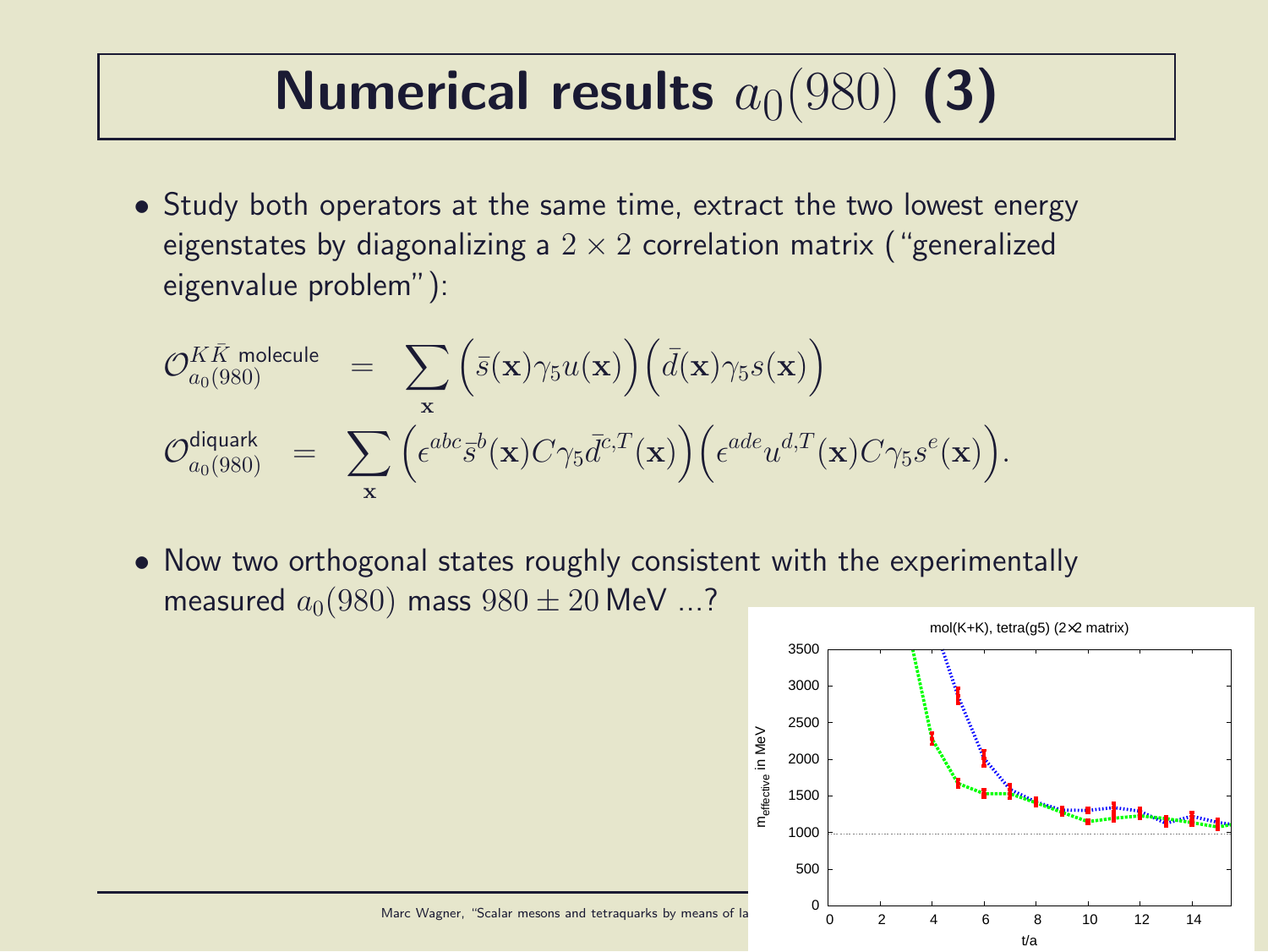#### Two-particle creation operators (1)

• Explanation: there are two-particle states, which have the same quantum numbers as  $a_0(980)$ ,  $I(J^{PC}) = 1(0^{++})$ ,

 $- K + K$  (m(K)  $\approx 500$  MeV).

 $-\eta + \pi$   $(m(\eta) \approx 700$  MeV,  $m(\pi) \approx 300$  MeV in our lattice setup),

which are both around the expected  $a_0(980)$  mass  $980 \pm 20$  MeV.

- What we have seen in the previous plots might actually be two-particle states (our operators are of tetraquark type, but they nevertheless generate overlap [possibly small, but certainly not vanishing] to two-particle states).
- To determine, whether there is a bound  $a_0(980)$  tetraquark state, we need to resolve the above listed two-particle states  $K + K$  and  $\eta + \pi$  and check, whether there is an additional 3rd state in the mass region around  $980 \pm 20$  MeV; to this end we need operators of two-particle type.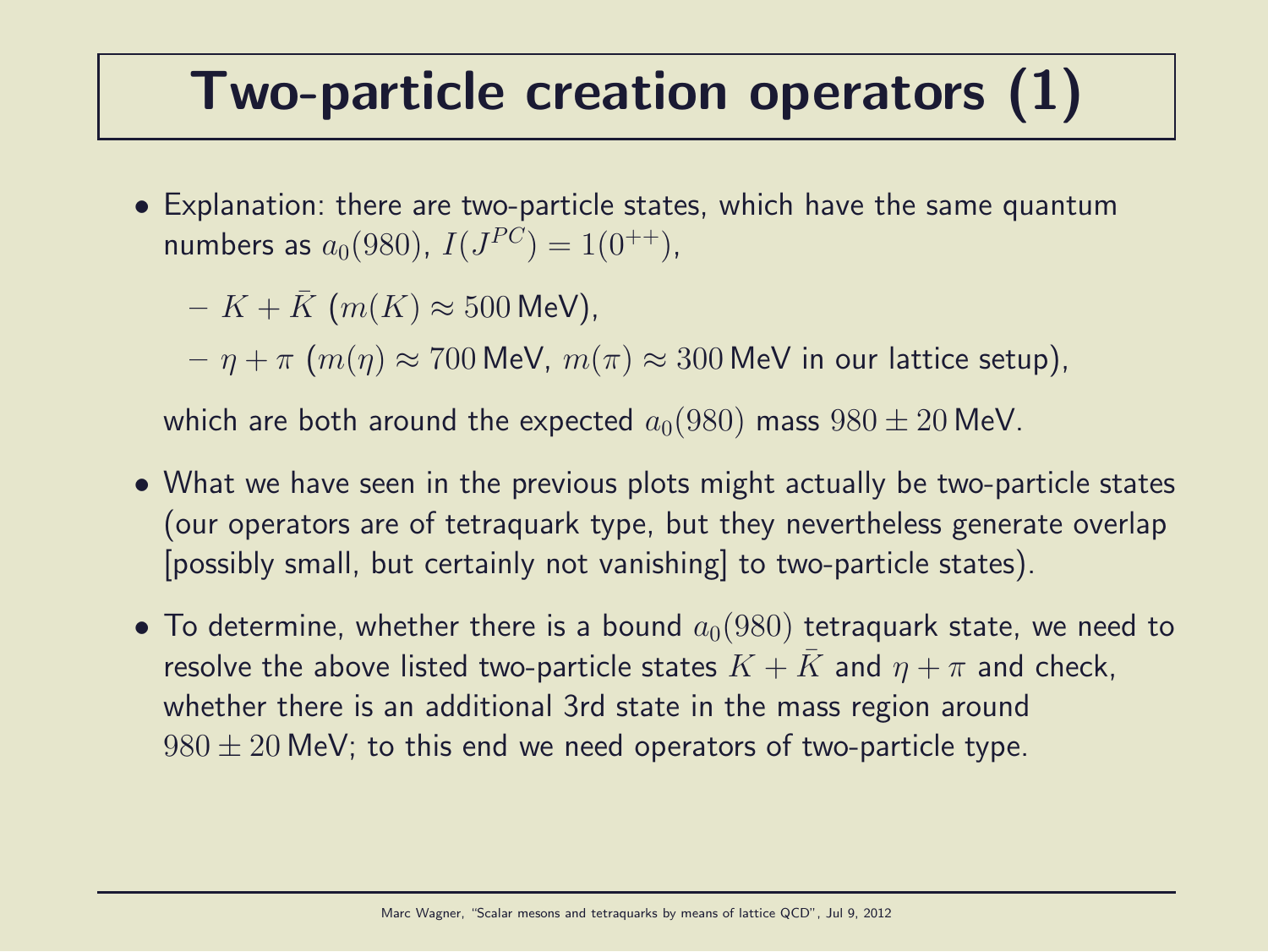#### Two-particle creation operators (2)

- $\bullet$  Two particle operators with quantum numbers  $I(J^{PC})=1(0^{++})$ :
	- Two particle  $K + K$  type:

 $\mathcal{O}_{a_0(980)}^{K+\bar{K}}$  two particle  $\qquad \qquad =\quad \Big(\sum \Big)$ x  $\bar{s}({\bf x})\gamma_5u({\bf x})\Big)\Big(\sum$ y  $\bar{d}(\mathbf{y})\gamma_5 s(\mathbf{y})\Big).$ 

– Two particle  $\eta + \pi$  type:

 $\mathcal{O}^{\eta+\pi}_{a_0(980)}$  quantum numbers  $\quad =$ 

$$
\Big(\sum_{\mathbf{x}}\bar{s}(\mathbf{x})\gamma_5 s(\mathbf{x})\Big)\Big(\sum_{\mathbf{y}}\bar{d}(\mathbf{y})\gamma_5 u(\mathbf{y})\Big).
$$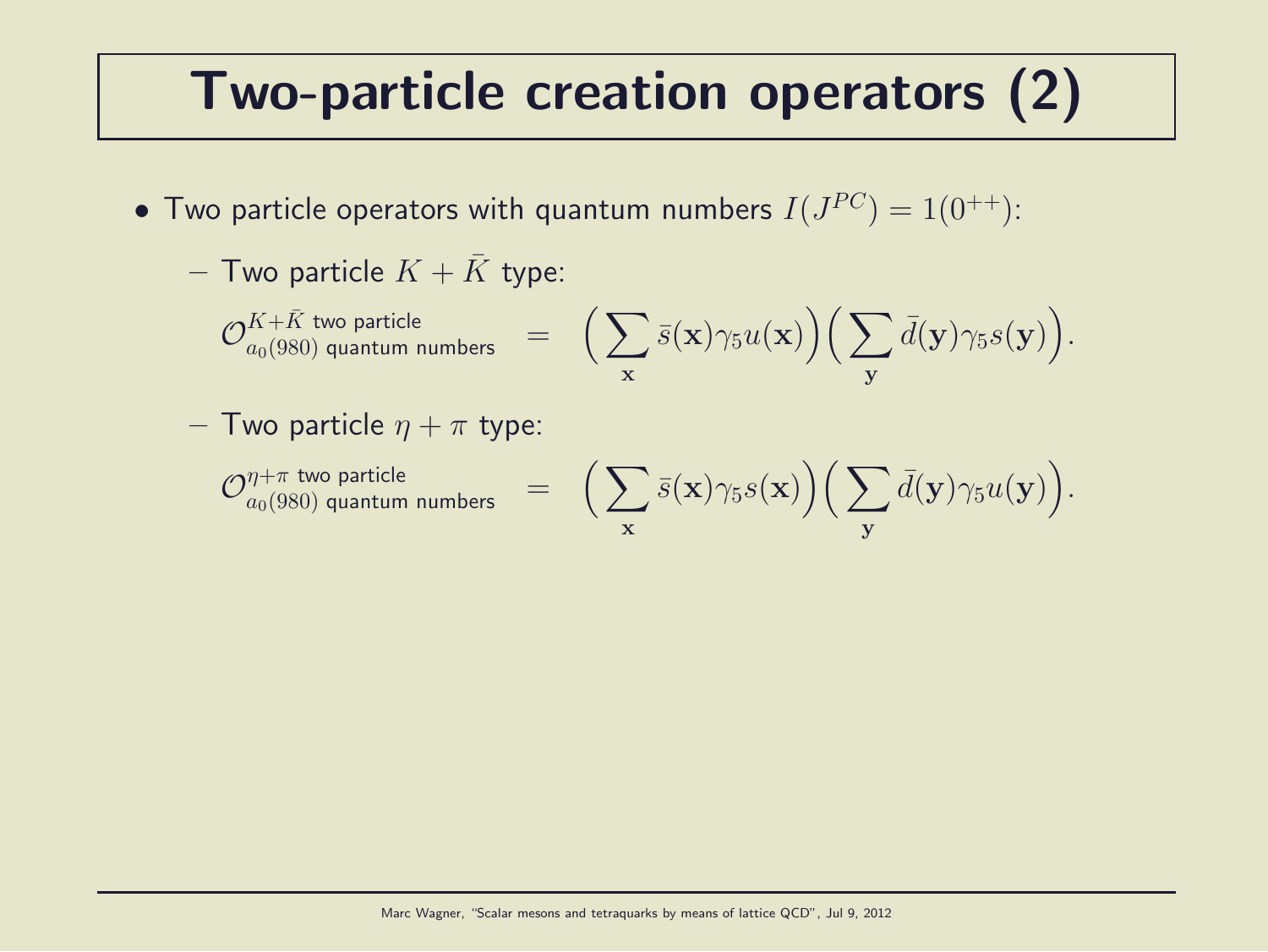# Numerical results  $a_0(980)$  (4)

- Study all four operators  $(KK)$  molecule, diquark,  $K + K$  two particle,  $\eta + \pi$ two particle) at the same time, extract the four lowest energy eigenstates by diagonalizing a  $4 \times 4$  correlation matrix (left plot).
	- $-$  Still only two low lying states around  $980 \pm 20$  MeV, the 2nd and 3rd excitation are  $\approx 750$  MeV heavier.
	- The signal of the low lying states is of much better quality than before (when we only considered tetraquark operators)
		- $\rightarrow$  suggests that the observed low lying states have much better overlap to the two-particle operators and are most likely of two-particle type.

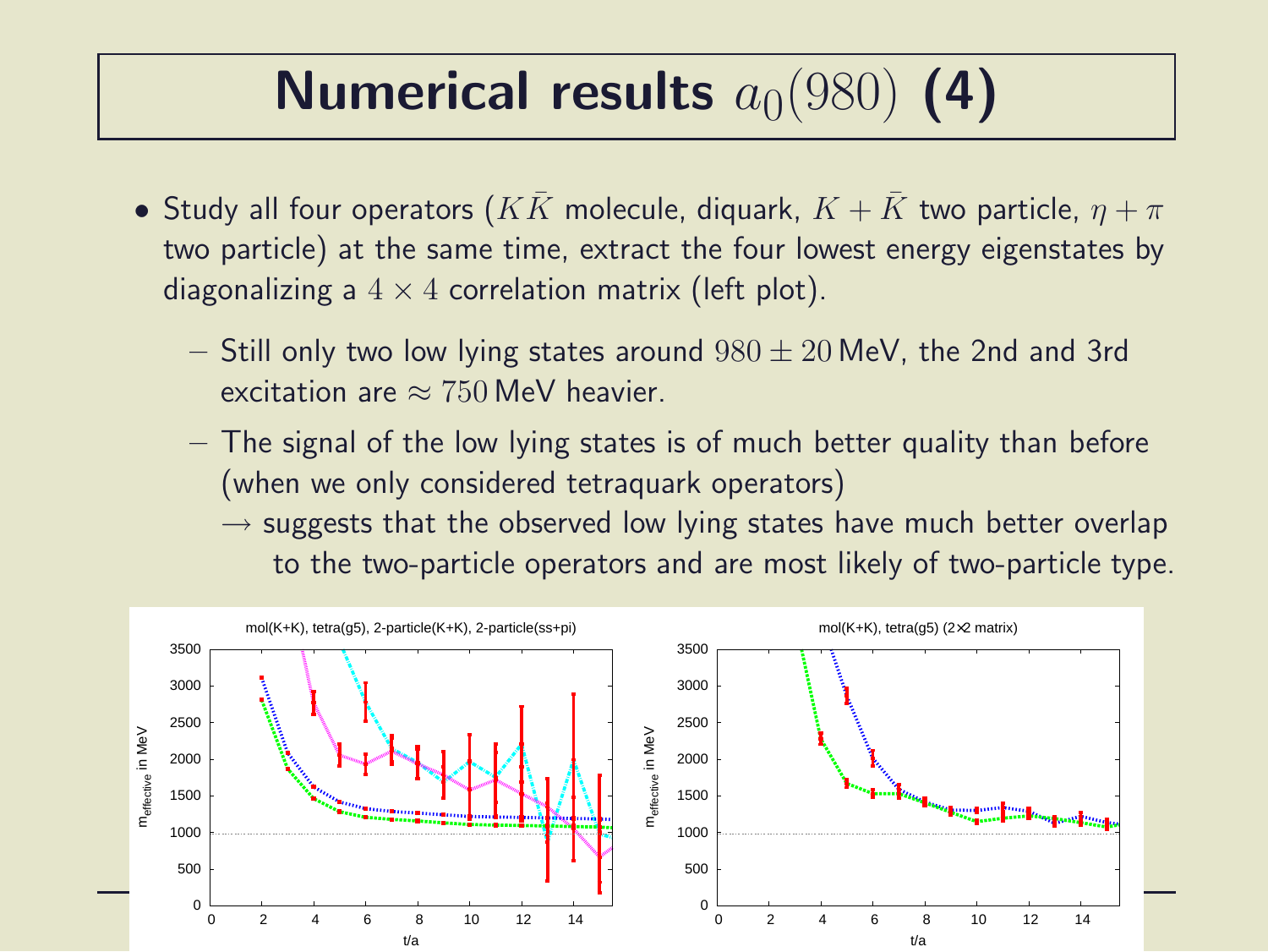# Numerical results  $a_0(980)$  (5)

- When determining low lying eigenstates from a correlation matrix one does not only obtain their mass, but also information about their operator content, i.e. which percentage of which operator is present in an extracted state:
	- $\rightarrow$  The ground state is a  $\eta+\pi$  state (  ${\gtrsim}\,95\%$  two particle  $\eta+\pi$  content).
	- $\rightarrow$  The first excitation is a  $K + \bar{K}$  state (  ${\gtrsim}\,95\%$  two particle  $K + \bar{K}$ content).

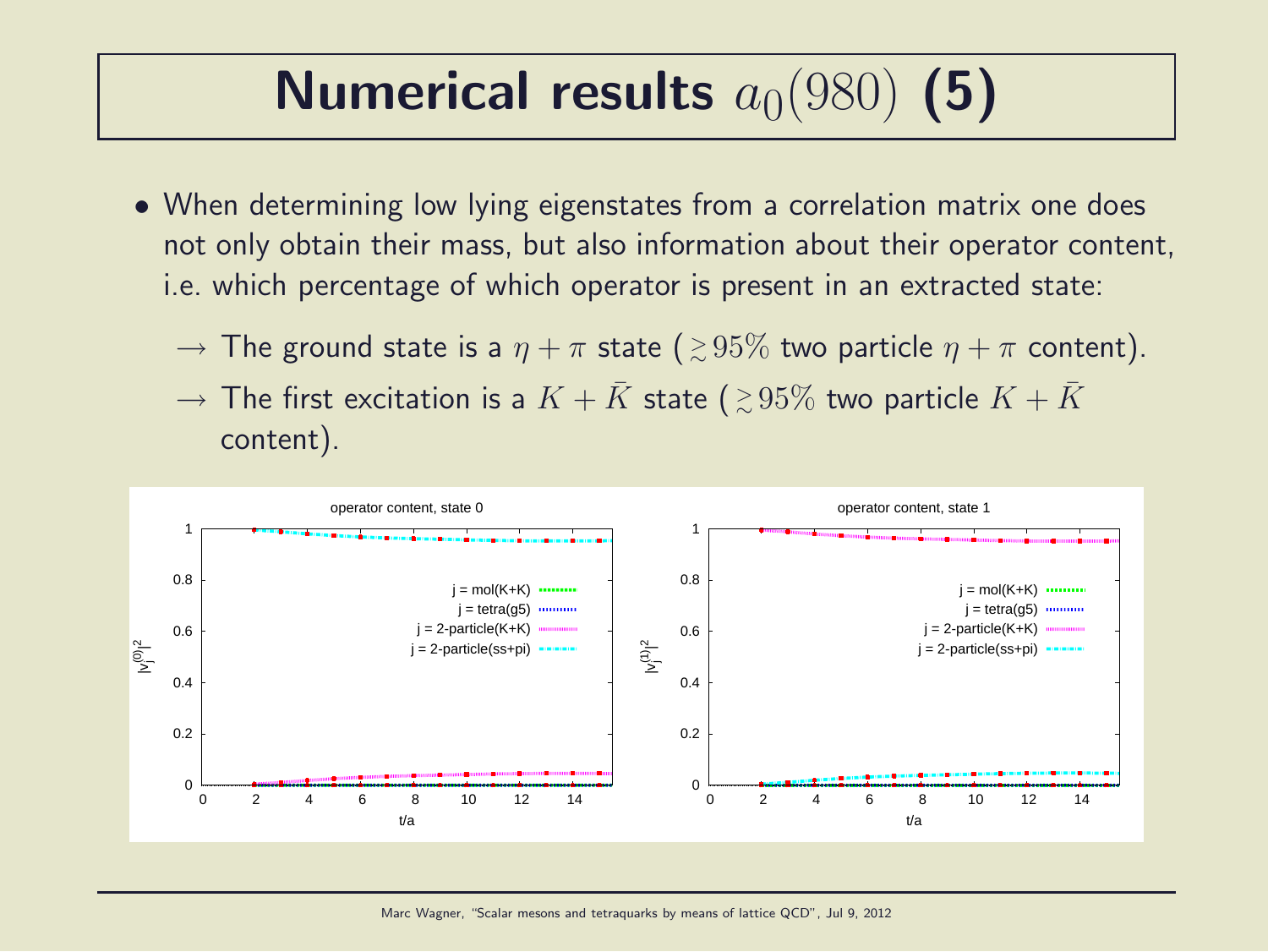# Numerical results  $a_0(980)$  (6)

- What about the 2nd and 3rd excitation? ... Are these tetraquark states? ... What is their nature?
- Two particle states with one relative quantum of momentum (one particle has momentum  $+p_{\text{min}} = +2\pi/L$  the other  $-p_{\text{min}}$ ) also have quantum numbers  $I(J^{PC})=1(0^{++})$ ; their masses can easily be estimated:
	- $-p_{\text{min}} = 2\pi/L \approx 715$  MeV (the results presented correspond to the small lattice with spatial extension  $L = 1.73$  fm);
	- $m(K(+p_{\text{min}}) + \bar{K}(-p_{\text{min}})) \approx 2\sqrt{m(K)^2 + p_{\text{min}}^2} \approx 1750 \text{ MeV};$  $-m(\eta(+p_{\text{min}}) + \pi(-p_{\text{min}})) \approx \sqrt{m(\eta)^2 + p_{\text{min}}^2} + \sqrt{m(\pi)^2 + p_{\text{min}}^2} \approx$  $\approx 1780$  MeV:

these estimated mass values are consistent with the observed mass values of the 2nd and 3rd excitation

 $\rightarrow$  suggests to interpret these states as two-particle states.



Marc Wagner, "Scalar mesons and tetraquarks by means of la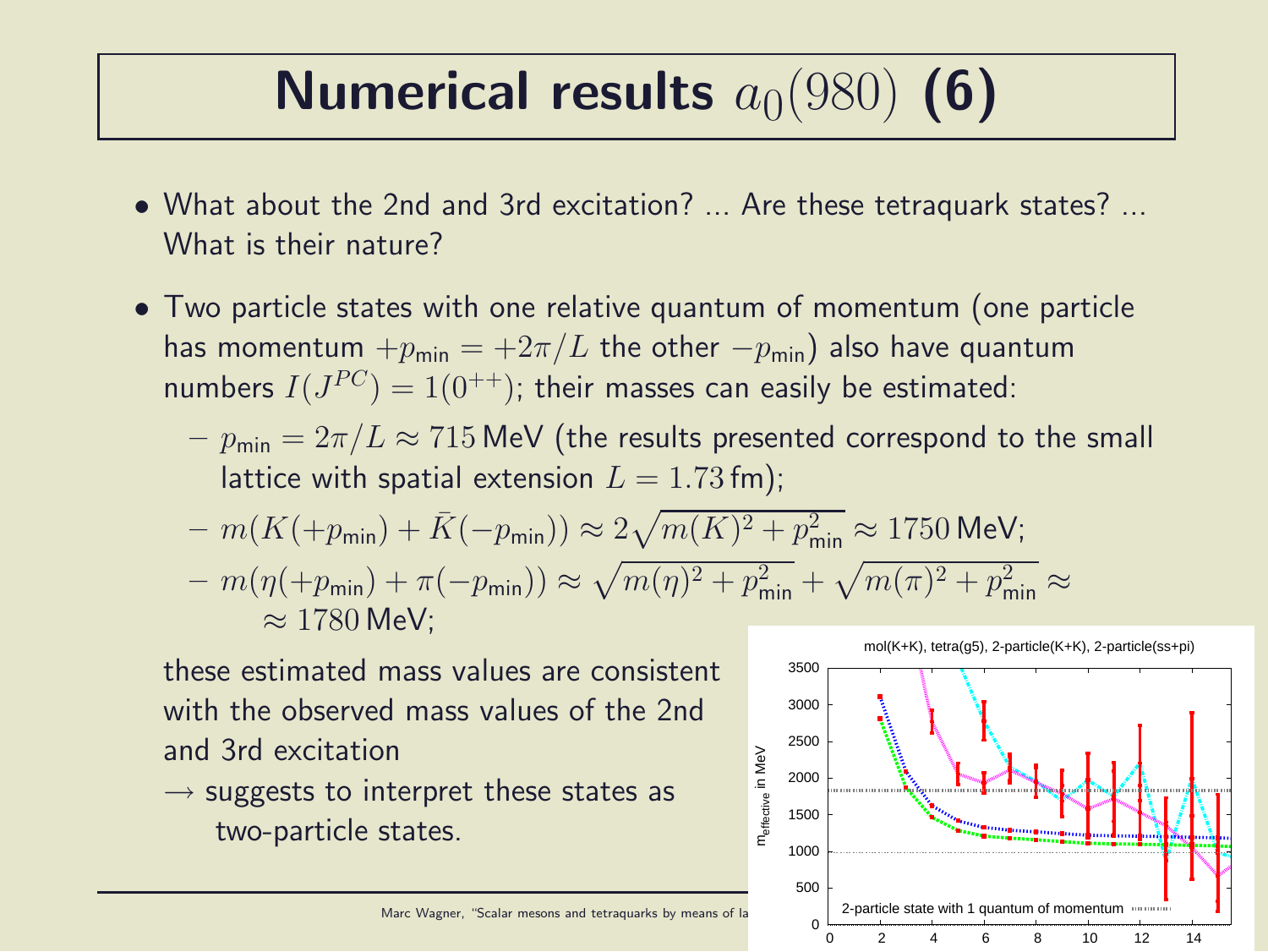# Numerical results  $a_0(980)$  (7)

- Summary regarding the presented " $a_0(980)$  results":
	- $-$  In the  $a_0(980)$  sector (quantum numbers  $I(J^{PC})=1(0^{++}))$  we do not observe any low lying (mass ${\lesssim}\,1750\,\text{MeV})$  tetraquark state, even though we employed operators of tetraquark structure  $(K\bar{K})$  molecule, diquark).
	- The experimentally measured mass for  $a_0(980)$  is  $980 \pm 20$  MeV.
	- Conclusion:  $a_0(980)$  does not seem to be a bound tetraquark state ... maybe an ordinary quark-antiquark state (unlikely, lattice results indicate the opposite) or a rather unstable resonance.
- Similar results for the range of light quark masses investigated  $(m_{PS} \approx 280...460 \text{ MeV}).$

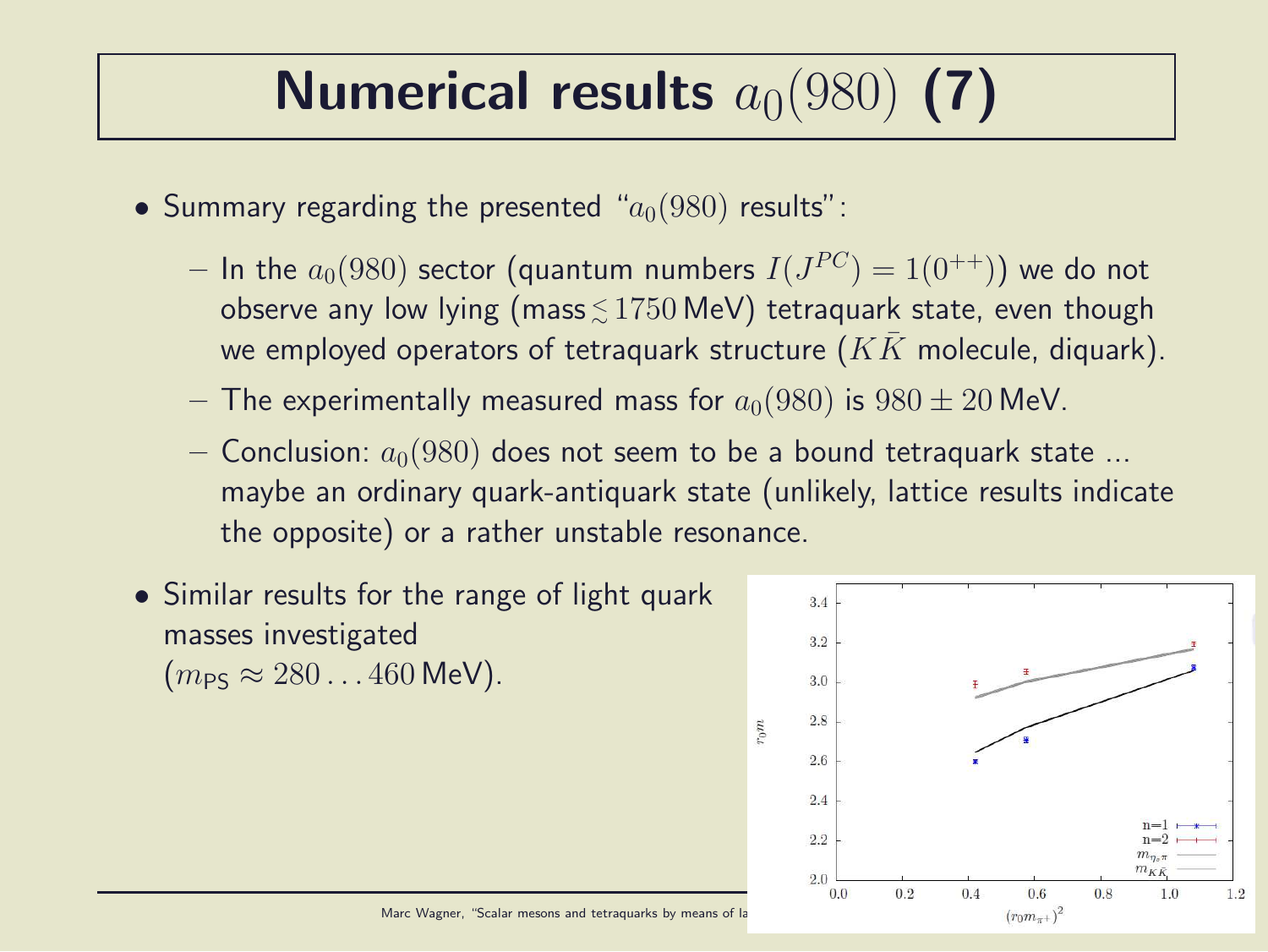#### Numerical results  $\kappa$

- Tetraquark operators for  $\kappa$  (quantum numbers  $I(J^P)=1/2(0^+))$ :
	- Molecule type (models a bound  $K\pi$  state):

$$
\mathcal{O}_\kappa^{K\pi \text{ molecule}} \quad = \quad \sum_{\mathbf{x}} \Big( \bar{s}(\mathbf{x}) \gamma_5 q(\mathbf{x}) \Big) \Big( \bar{q}(\mathbf{x}) \gamma_5 u(\mathbf{x}) \Big) \quad , \quad q\bar{q} = u\bar{u} + d\bar{d}
$$

– Diquark type (models a bound diquark-antidiquark):

$$
\mathcal{O}_\kappa^{\text{diquark}} \;\; = \;\; \sum_{\mathbf{x}} \Big( \epsilon^{abc} \bar{s}^b(\mathbf{x}) C \gamma_5 \bar{q}^{c,T}(\mathbf{x}) \Big) \Big( \epsilon^{ade} q^{d,T}(\mathbf{x}) C \gamma_5 u^e(\mathbf{x}) \Big).
$$

- Two particle operator of  $K + \pi$  type.
- An analysis yields only a single low lying state, which is of two particle  $K + \pi$  nature.
- Conclusions: κ does not seem to be a bound tetraquark state ... maybe an ordinary quarkantiquark state (unlikely, lattice results indicate the opposite) or a rather unstable resonance.

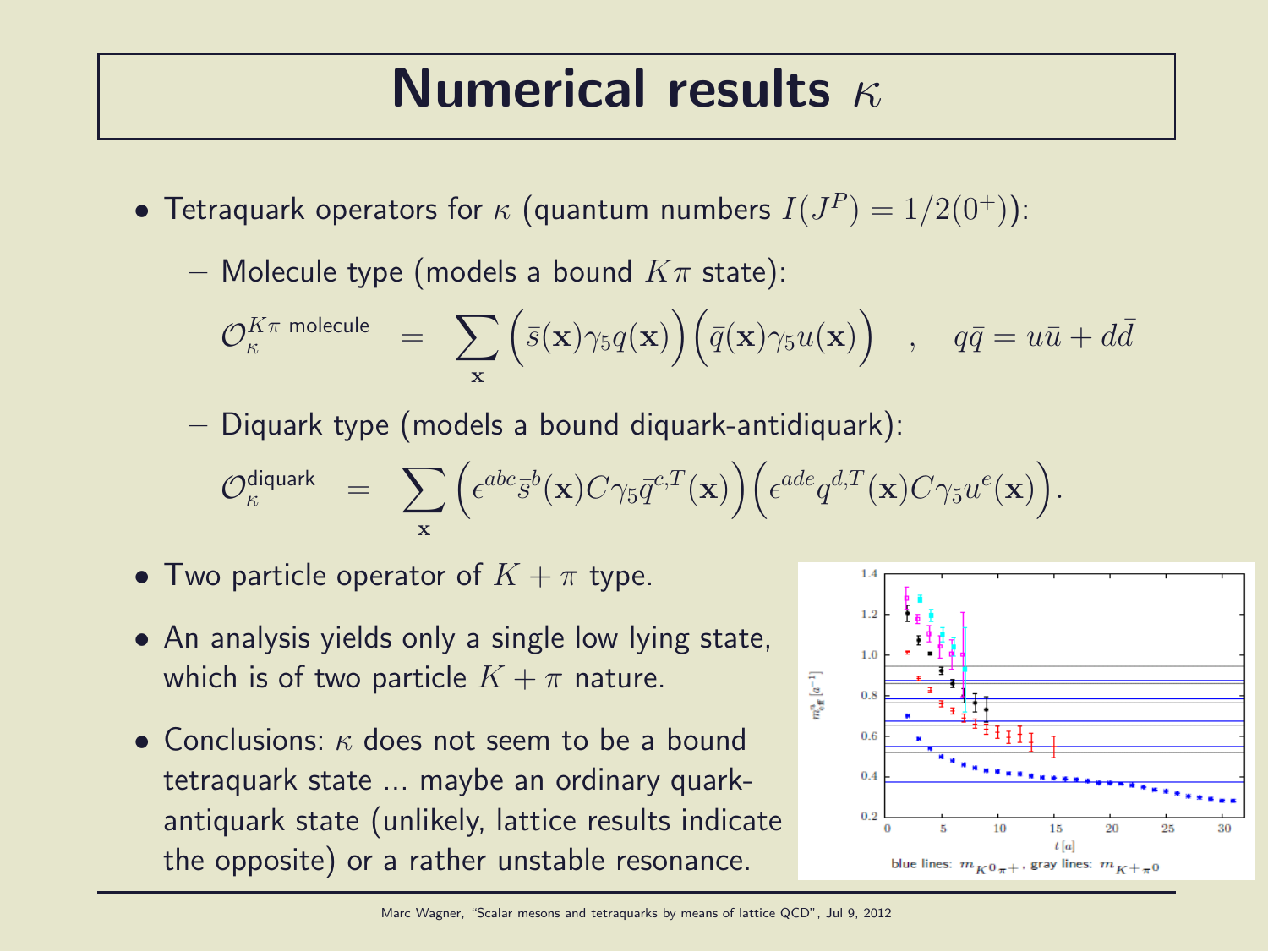#### Conflict with existing lattice results

- $\bullet$  In a similar recent lattice study of  $\sigma \equiv f_0(500)$  and  $\kappa \equiv K^*_0(800)$  bound tetraquark states have been observed in both sectors.
	- [S. Prelovsek, T. Draper, C. B. Lang, M. Limmer, K. -F. Liu, N. Mathur and D. Mohler, Phys. Rev. D 82, 094507 (2010) [arXiv:1005.0948 [hep-lat]]
- In particular for  $\kappa$  this conflict has to be resolved.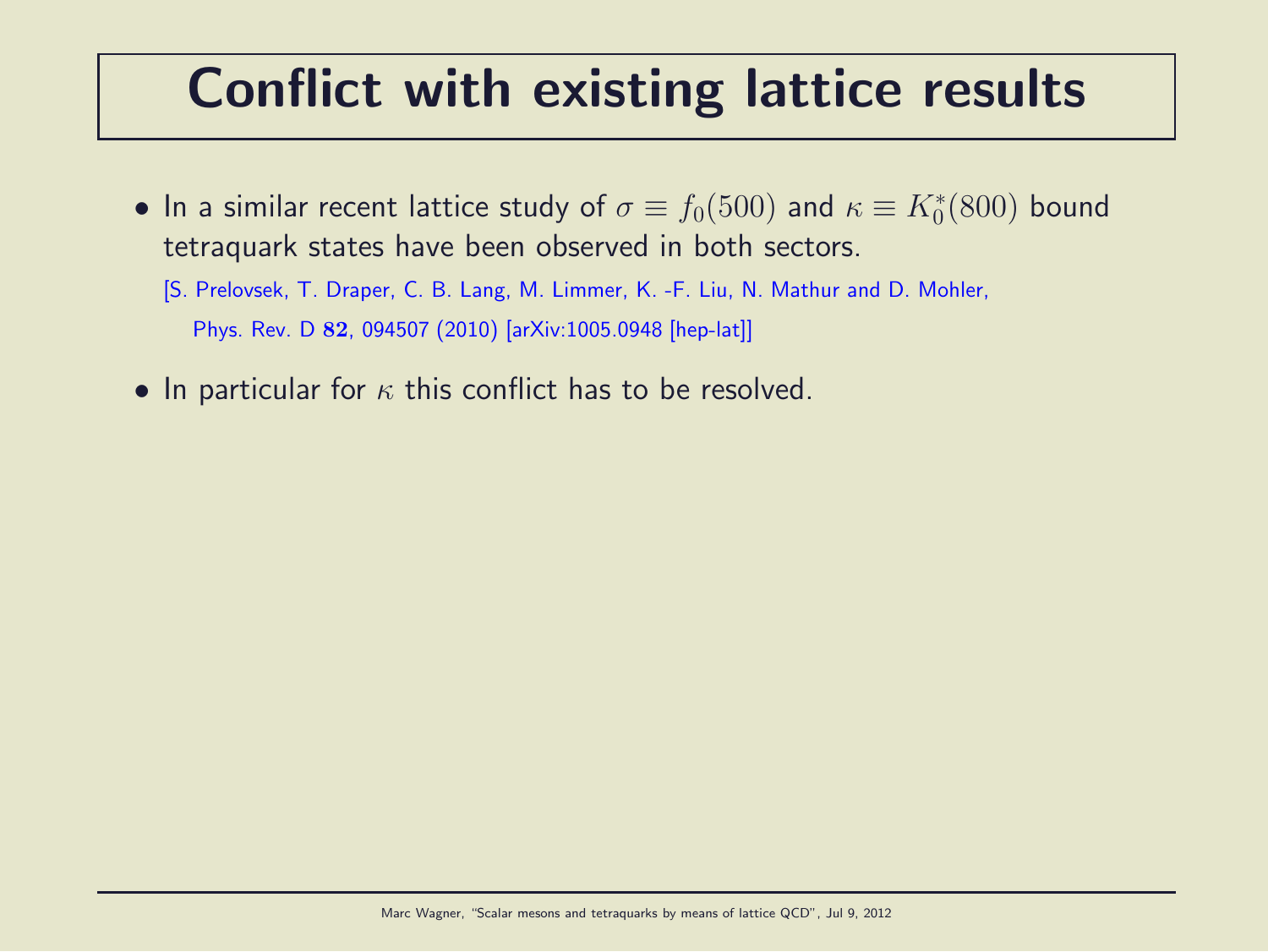## $a_0(980)$  and  $\kappa$  as resonances

- A lattice study of  $a_0(980)$  and  $\kappa$  as resonances requires rather precise computations of the masses of the two particle states  $K + K$ ,  $\eta + \pi$  and  $K + \pi$  for various spatial volumes.
- Technically very challenging.
- No results yet.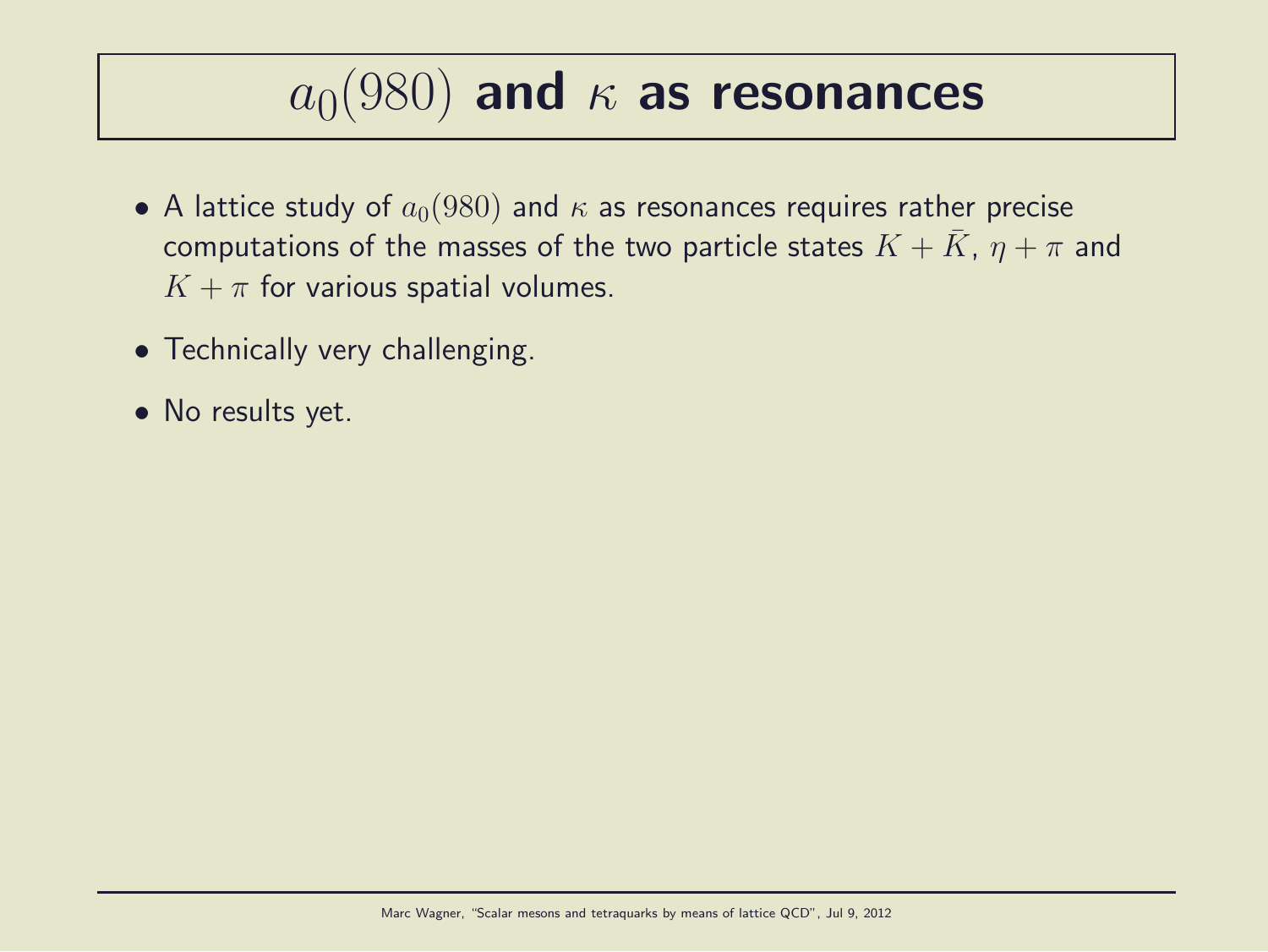### Sources of systematic error, outlook (1)

- The computations presented are technically rather challenging; there are several possible sources of systematic error, which have not yet been studied, but which need to be addressed in the future:
	- Inclusion of disconnected and partially disconnected diagrams.
	- $-$  Include also  $q\bar{q}$  creation operators (implies partially disconnected diagrams), e.g. for  $a_0(980)$

$$
\mathcal{O}_{a_0(980)}^{q\bar{q}} = \sum_{\mathbf{x}} \bar{d}(\mathbf{x}) u(\mathbf{x}).
$$

- Continuum limit (at the moment only a single value of the lattice spacing,  $a = 0.086$  fm, has been considered).
- Finite volume studies (extrapolate the here presented results to infinite spatial volume, determine resonance properties).